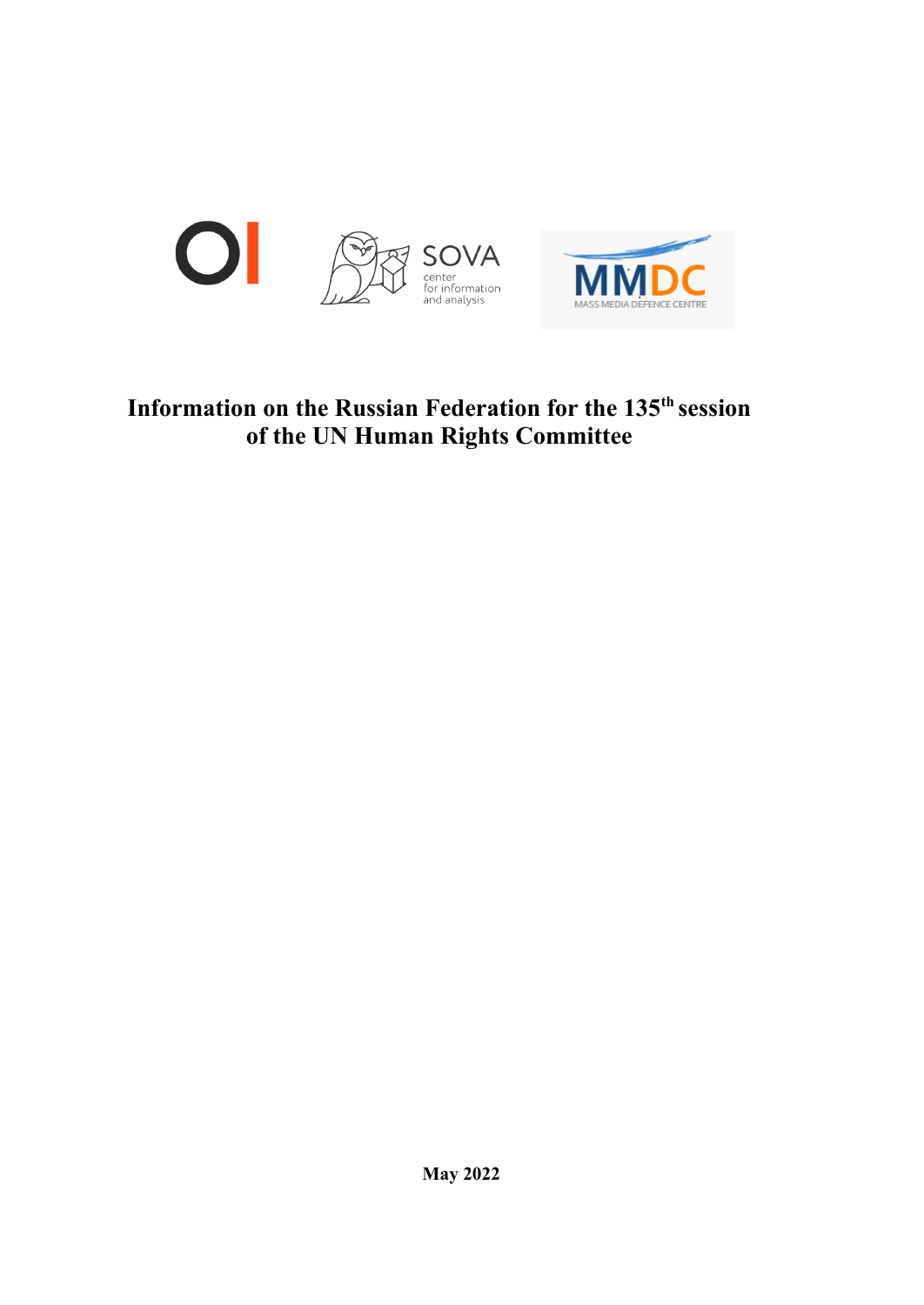# **CONTENTS**

| Regulation of speech — Paragraphs 15 and 16 of the LOI                           | 4              |
|----------------------------------------------------------------------------------|----------------|
| Censorship and blocking of independent media in the context of armed conflict in |                |
| Ukraine                                                                          | $\overline{4}$ |
| Administrative prosecution for expression of anti-war positions                  | 8              |
| Criminal prosecution for expression of anti-war positions                        | 9              |
| Counter-extremism — Paragraphs 14 and 18 of the LOI                              | 13             |
| Peaceful assembly — Paragraph 19 of the LOI                                      | 15             |
| Freedom of association — Paragraph 20 of the LOI                                 | 18             |
| "Foreign agents" and "undesirable organizations"                                 | 18             |
| The new bill on "foreign agents"                                                 | 20             |
| <b>Questions to the Russian Federation</b>                                       | 23             |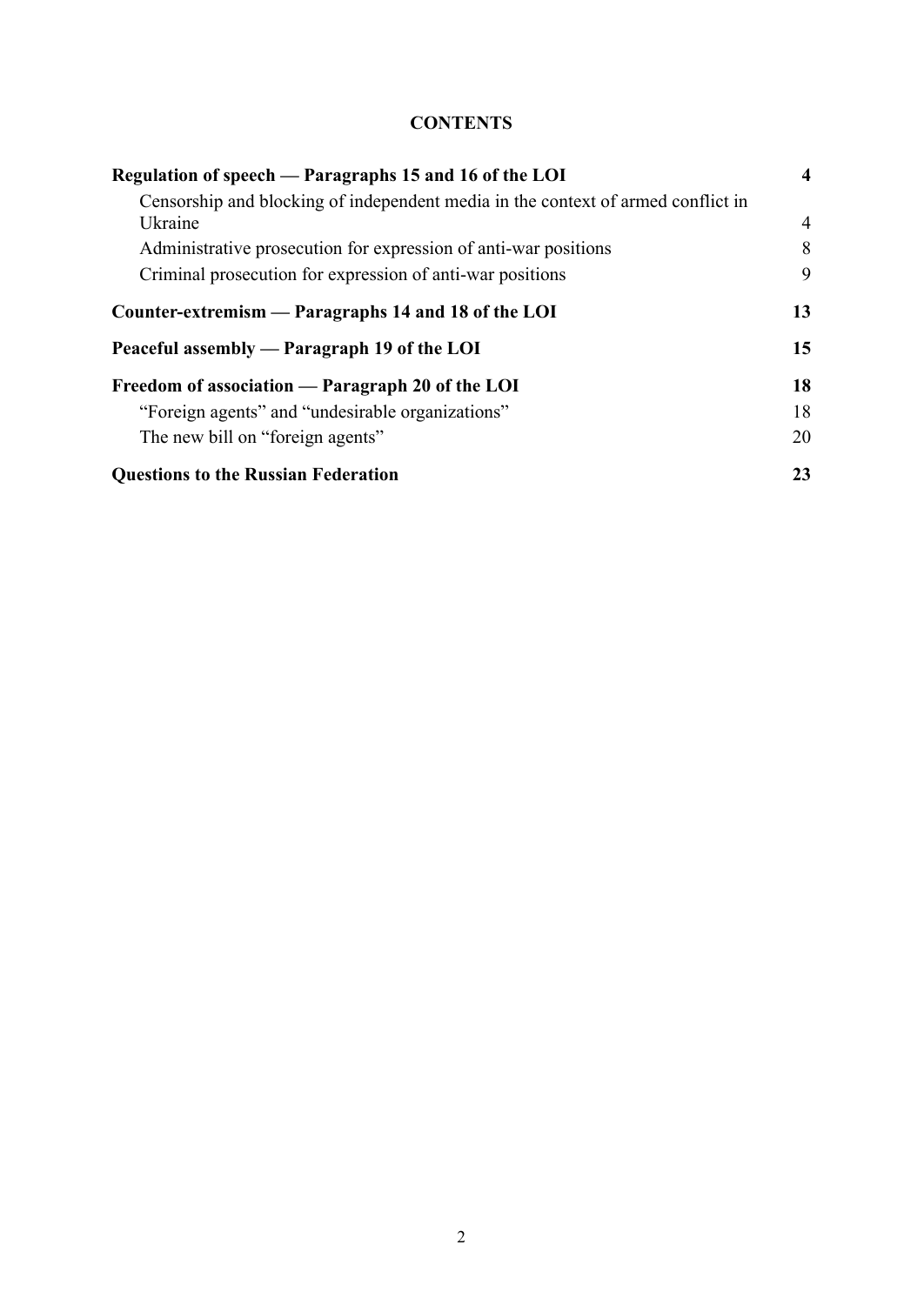#### **INTRODUCTION**

This report is submitted to the UN Human Rights Committee ("Committee") as a follow-up to the alternative report by a coalition of civil society organizations in the Russian Federation in response to the Committee's call for information regarding its 135th session. This report is presented in the form of responses to the paragraphs of the Committee's List of issues (hereinafter "LOI") in relation to the eighth periodic report of the Russian Federation and focuses on the rapid developments on the human rights issues in the context of ongoing war in Ukraine.

The following organizations contributed to this report:

**OVD-Info,** a leading Russian human rights project on freedom of assembly and political persecution.<sup>1</sup>

**Mass Media Defence Centre,** a Voronezh-based media freedom NGO, promoting freedom of expression since 1996. MMDC is providing legal assistance and court defense on domestic and international levels to Russian media, journalists, bloggers. MMDC was designated as a foreign agent NGO in 2015, challenging this decision of Russian authorities in the European Court of Human rights.<sup>2</sup>

**SOVA Center for Information and Analysis** was founded in 2002 and is focused on xenophobia, nationalism, freedom of religion and anti-extremism law and policies in Russia.<sup>3</sup>

<sup>1</sup> https://ovdinfo.org/

 $2 \text{ https://mmdc.ru/}$ 

<sup>3</sup> https://www.sova-center.ru/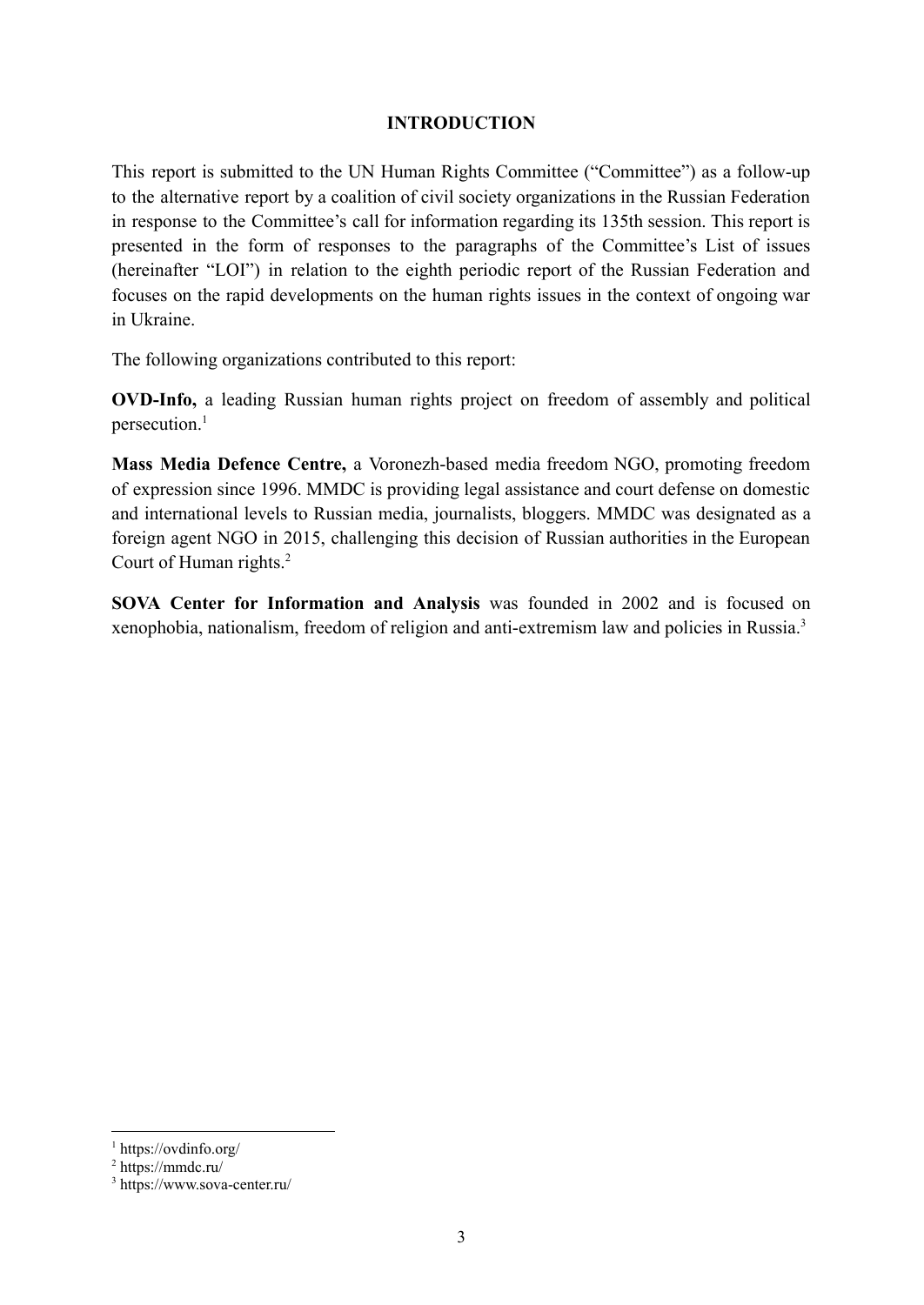#### <span id="page-3-0"></span>**Regulation of speech — Paragraphs 15 and 16 of the LOI**

<span id="page-3-1"></span>Censorship and blocking of independent media in the context of armed conflict in Ukraine

- 1. Since 2012, the Russian authorities have been creating and developing a legislative framework for the possibility of unlimited blocking – 84 amendments have been made to the law "On Information" over the past two years. At the same time, state regulators (media and digital watchdog Roskomnadzor and other state bodies) ordered and financed the development of technologies for automated control over the dissemination of information on the Internet. Finally, the mechanisms of blockings – judicial and extrajudicial; the blocking of individual pages, entire sites or domains; with the ability to unlock, "slow down" and completely separate domains, etc, were developed. After February 24, 2022, most of these tools have become fully operational. Most of the information resources were blocked immediately and out of court on the basis of Article 15.3 of the Law "On Information".
- 2. From February 24 to May 5, according to the independent media outlet Roskomsvoboda<sup>4</sup>, more than 3,000 sites were subjected to "military censorship" (this statistics does not include blocking for other reasons, therefore, this is already much more than in the same four months of 2021). State information policy still formally refers to legislation, but the range of laws adopted in recent years makes it possible to block almost any page, site or media outlet.
- 3. On February 24, Roskomnadzor informed<sup>5</sup> the media that they should only use official information about the armed conflict in Ukraine and demanded that the media delete any publications where the words "war" or "invasion" are used instead of "a military operation", and reports on shelling cities or claiming Russian personnel losses, otherwise threatening to block and fine them (up to  $\sim$  78 200 USD). Moreover, the agency claimed that the blocking by foreign countries of Russian propagandist media is an act of censorship; and promised similar countermeasures.
- 4. On February 26, Roskomnadzor published the news<sup>6</sup> about the increasing cases of dissemination of "false information" with a threat to restrict access to the materials of several media outlets<sup>7</sup>, as well as "Wikipedia" – for the article "Russia's Invasion of Ukraine". According to the agency, these resources "under the guise of reliable messages posted socially significant false information about the shelling of Ukrainian cities and the death of civilians in Ukraine as a result of the actions of the Russian Army, as well as materials in which the ongoing operation is called an attack, an invasion, or a declaration of war."

<sup>4</sup> <https://roskomsvoboda.org/post/voennaya-cenzura-3000-saytov/>

<sup>5</sup> [https://rkn.gov.ru/news/rsoc/news74084.htm](https://rkn.gov.ru/news/rsoc/news74084.htm?utm_source=google.com&utm_medium=organic&utm_campaign=google.com&utm_referrer=google.com)

 $6 \frac{\text{m}^2}{\text{https://rkn.gov.ry/news/rsoc/news74112.htm}}$ 

<sup>7</sup> Namely: Ekho Moskvy, InoSMI, Mediazona, The New Times, Dozhd, Svobodnaya Pressa, Krym. Realii",

<sup>&</sup>quot;Novaya Gazeta", "Journalist", "Lenizdat".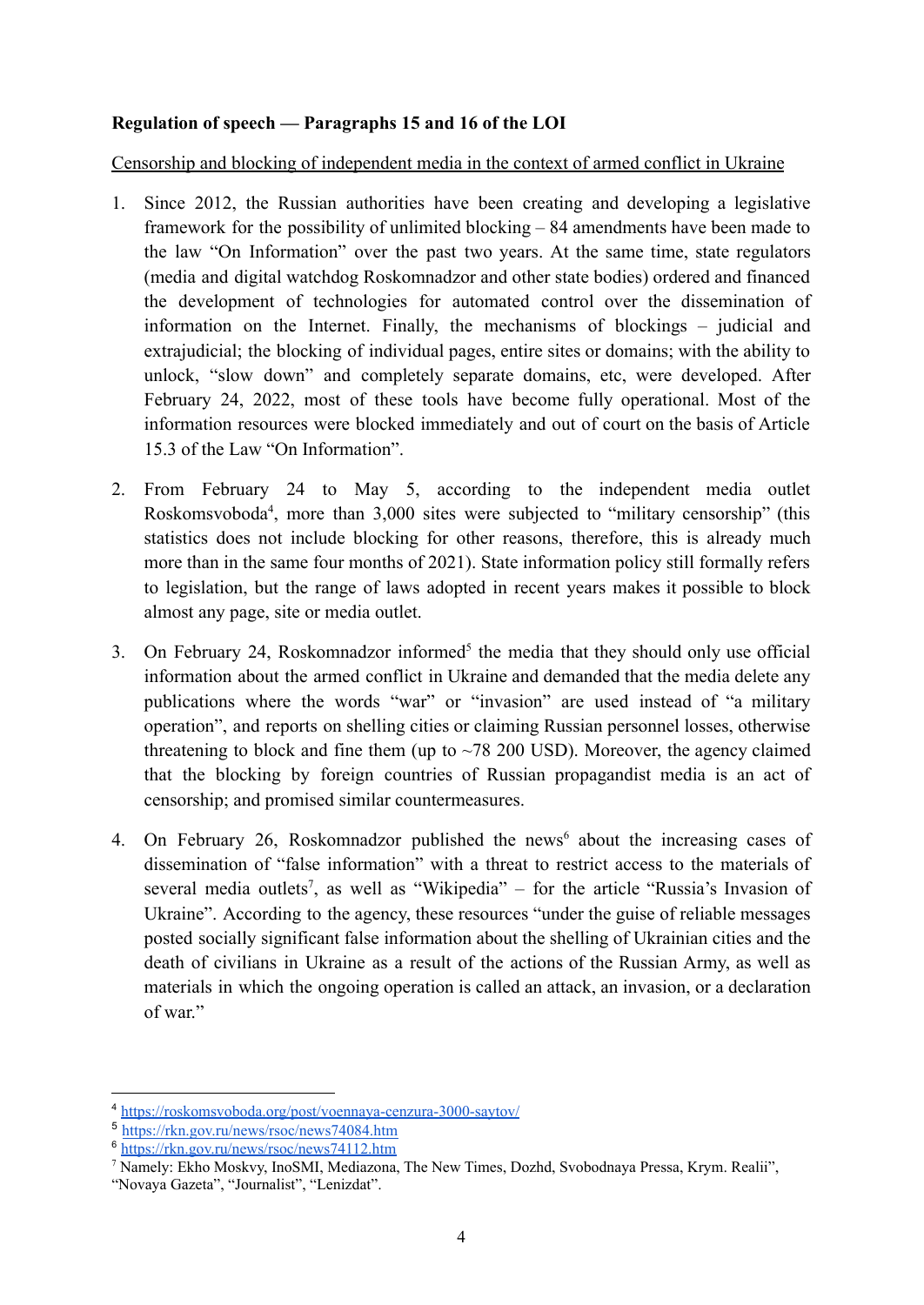- 5. On February 28, "Current Time", "Crimea. Realii", student magazine "Doxa", "The New Times" were blocked for "false socially significant information about the Russian servicemen allegedly killed and captured on the territory of Ukraine during a special military operation carried out by the Armed Forces of the Russian Federation." On the same day, Roskomnadzor demanded<sup>8</sup> from the administration of TikTok Pte. Ltd. "exclude any military or political content from recommendations for minors."
- 6. On March 1, the websites of two media outlets were blocked<sup>9</sup>, which soon ceased their activities: Echo of Moscow and TV Rain. The reason was "the targeted and systematic publication of deliberately false information about the actions of the Russian military as part of a special operation to protect the DPR and LPR." On March 2, the editorial office of TV Rain ceased its activities, and on March 2, the board of directors of Echo decided to liquidate the radio and the website, deleting their social media accounts. Frequency "Echo of Moscow" was [transmitted](https://www.dw.com/ru/rt-zajavil-o-nachale-veshhanija-sputnik-na-chastote-jeha-moskvy/a-61051555) for broadcasting to the state channel Sputnik.<sup>10</sup> TV Rain is the only independent TV outlet in Russia, which produces daily broadcasts watched by thousands. Their YouTube channel boasted 2 billion views, their final video was watched 1.3 mln times. The Echo of Moscow is the oldest independent radio station, continuously operating since 1990.
- 7. Euronews TV channel was also taken off the air. The next day, a state channel "Russia 24" was launched on their frequency, and starting on April 7, a new TV channel began broadcasting there.<sup>11</sup> It was the channel "Solovyov.Live" by journalist Vladimir Solovyov, who was included in the EU sanctions lists for supporting Russia's military aggression against Ukraine.
- 8. From March 1 to March 6, with various justifications ("calls for extremism", "inaccurate socially significant information", etc.), all the major independent news outlets were blocked. Overall, since February 24, at least:
	- $\bullet$  181 media outlets were blocked<sup>12</sup>;
	- 21 had stopped or paused their work;
	- 11 decided to completely stop writing about the war.
- 9. At the same time, only on May 20, at a court hearing regarding the Meduza's blocking, Roskomnadzor showed<sup>13</sup> a request from the Prosecutor General's Office dated February 24, on the basis of which the decision to block was made. It lists eight publications from Russia, Kazakhstan, Georgia, Armenia and Estonia, which, according to the department,

<sup>8</sup> <https://rkn.gov.ru/news/rsoc/news74124.htm>

<sup>9</sup> <https://meduza.io/news/2022/03/01/genprokuratura-rf-potrebovala-zablokirovat-sayty-eha-moskvy-i-dozhdya>

<sup>&</sup>lt;sup>10</sup> https://www.dw.com/ru/rt-zajavil-o-nachale-veshhanija-sputnik-na-chastote-jeha-moskvy/a-61051555

<sup>11</sup> https://www.svoboda.org/a/na-chastotah-euronews-v-rossii-teperj-veschaet-telekanal-solovjev-live/31790161. html

 $12$  The list of blocked media included in the "No to war" report of OVD-Info: <https://reports.ovdinfo.org/no-to-war-en#12>

<sup>13</sup> [https://meduza.io/feature/2022/05/20/roskomnadzor-pokazal-trebovanie-genprokuratury-na-osnovanii-kotoro](https://meduza.io/feature/2022/05/20/roskomnadzor-pokazal-trebovanie-genprokuratury-na-osnovanii-kotorogo-zablokirovali-meduzu-v-nem-ne-upominaetsya-meduza) [go-zablokirovali-meduzu-v-nem-ne-upominaetsya-meduza](https://meduza.io/feature/2022/05/20/roskomnadzor-pokazal-trebovanie-genprokuratury-na-osnovanii-kotorogo-zablokirovali-meduzu-v-nem-ne-upominaetsya-meduza)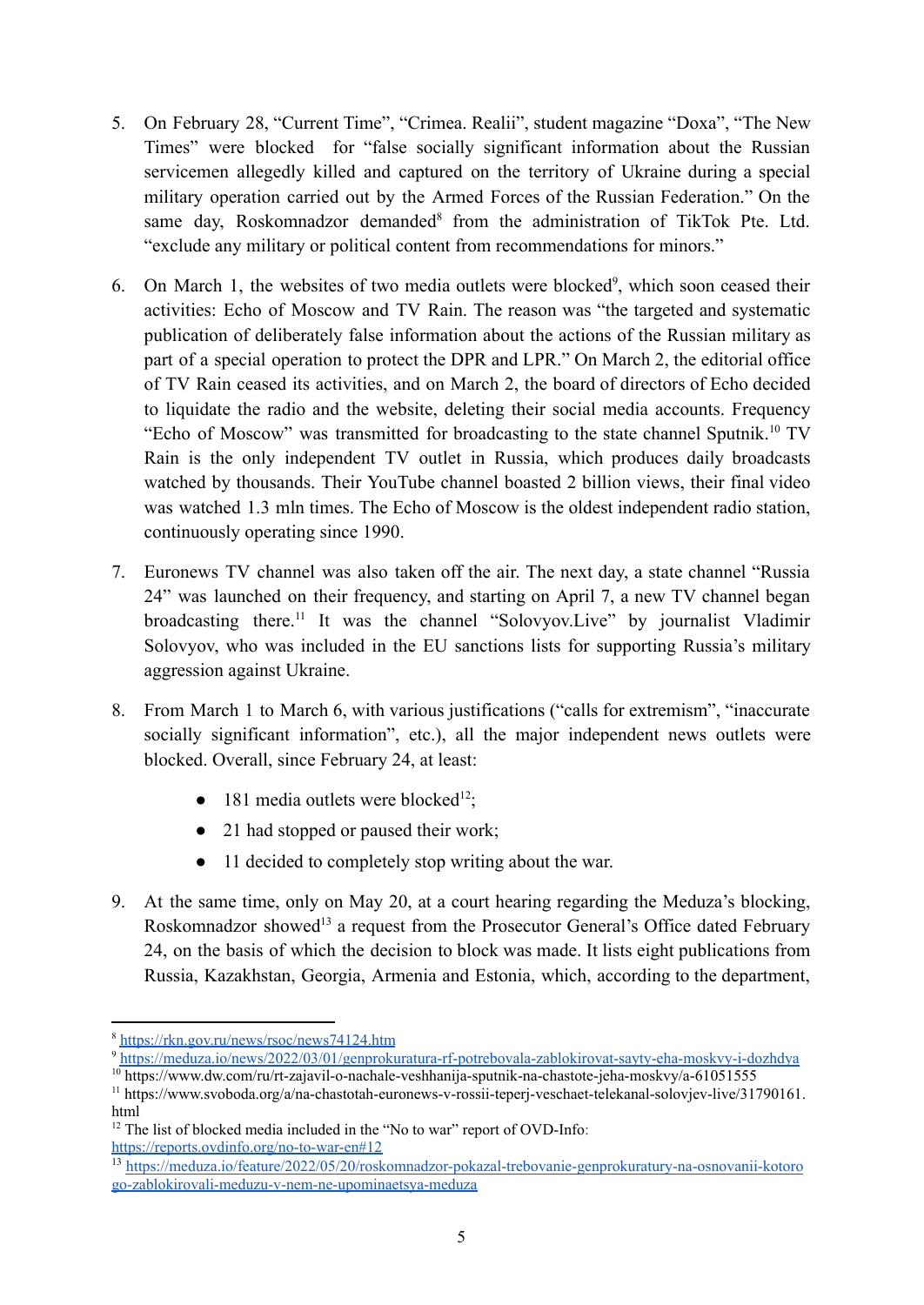contain "information that does not correspond to reality", namely, "materials about Russia's alleged attack on the territory of Ukraine."

- 10. The document does not mention Meduza's publications at all. At the same time, the document says: "In the case of reproduction of similar materials on other Internet resources, I also demand that access to them be restricted." Such information, according to the prosecutor's office, "forms panic among people, creates the prerequisites for a mass violation of public order and public safety." Previously, the Prosecutor General's Office refused to show this document, saying that it "contains information, the disclosure of which may entail a violation of the rights of third parties."
- 11. The blockings also affected major media and social platforms. On February 25, the Prosecutor General's Office, in agreement with the Foreign Ministry, recognized<sup>14</sup> the Meta company as "involved in the violation of fundamental human rights and freedoms, as well as the rights and freedoms of Russian citizens" and throttled their traffic. On March 4, the Facebook network was blocked<sup>15</sup> in Russia, on March 14, Instagram, and on March 21, Meta was recognized as extremist<sup>16</sup>. On March 1, Roskomnadzor began to slow down Twitter, and on March 4 it blocked<sup>17</sup> the social network. On March 6, the Zello application was blocked<sup>18</sup> after "a demand to stop sending messages to users that contain false information about the course of a special operation of the Armed Forces of the Russian Federation on the territory of Ukraine."
- 12. In addition to Russian and foreign media, the websites of human rights organizations (Voice, For Human Rights movement and Amnesty International), as well as individual pages of anti-war activists (Mikhail Khodorkovsky, Ilya Yashin, fan groups of political scientist Ekaterina Shulman and others) were blocked.
- 13. The State Duma also submitted and already adopted in the first reading<sup>19</sup> amendments to the laws on information. After coming into force, the Prosecutor General's Office will have the right to close down Russian media outlets without judicial intervention and to initiate a ban on the work of foreign media outlets in Russia. The initiators of the bill called these measures "mirror", referring to the blockings of official Russian media on foreign sites (Youtube, Facebook, etc.)
- 14. According to the bill, the Prosecutor General's Office will be able to invalidate the registration of any media outlet if it:
	- disseminates "fake news" or information that "offends human dignity and public morality";
	- "expresses clear disrespect for society, the state, the official state symbols of the Russian Federation, the Constitution, state authorities";

<sup>14</sup> <https://rkn.gov.ru/news/rsoc/news74108.htm>

<sup>15</sup> <https://rkn.gov.ru/news/rsoc/news74156.htm>

<sup>16</sup> <https://www.vedomosti.ru/society/articles/2022/03/28/915588-meta-ekstremistskoi>

<sup>17</sup> <https://www.interfax.ru/russia/826411>

<sup>18</sup> <https://rkn.gov.ru/news/rsoc/news74160.htm>

<sup>19</sup> <http://duma.gov.ru/news/54375/>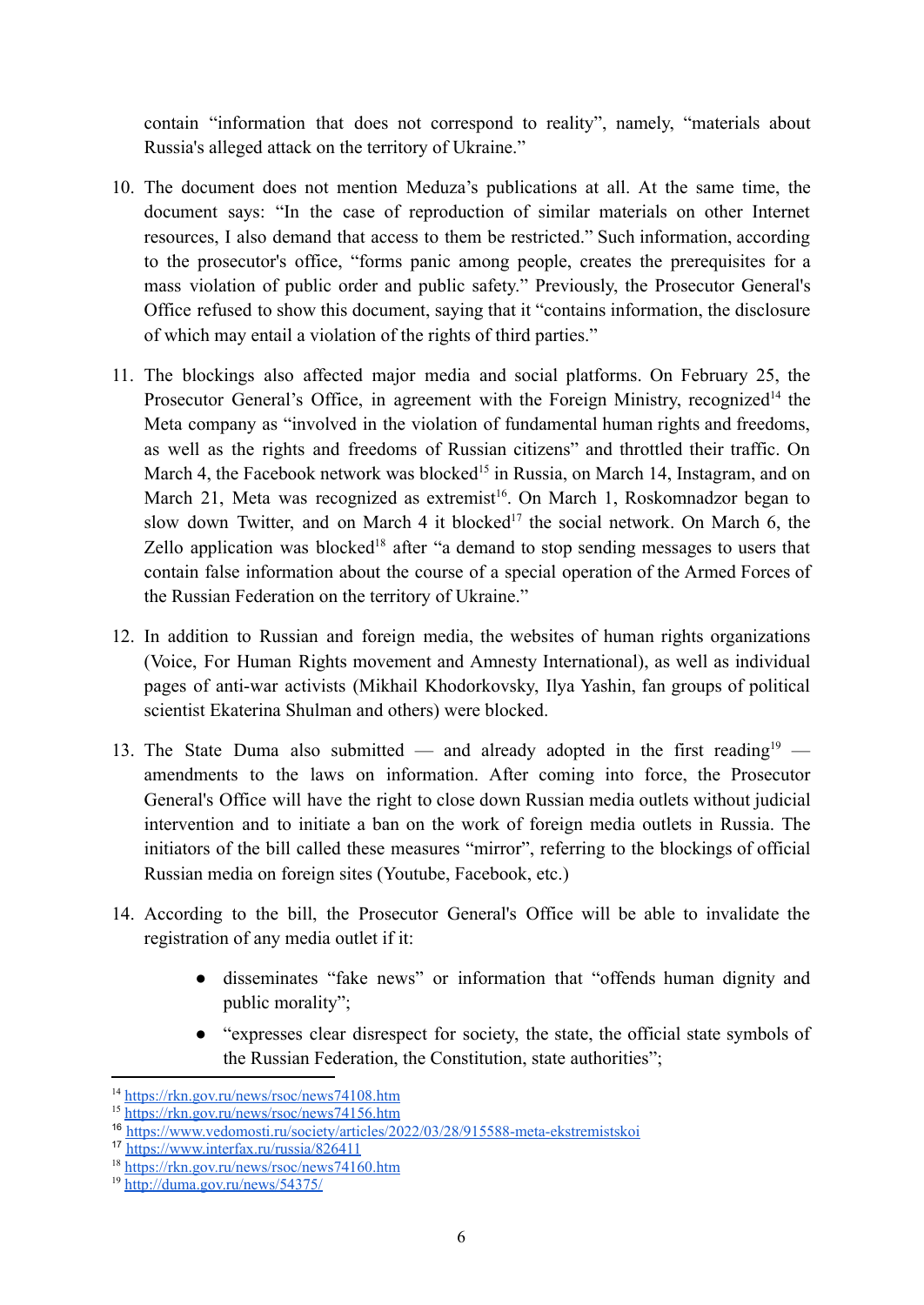- disseminates information containing "calls for participation in unauthorized public events" or for the imposition of sanctions;
- contain propaganda, substantiation or justification of "extremist activity".
- 15. In this case, the activities of the media will be prohibited, and employees will lose their accreditation.
- 16. Moreover, this bill provides for extrajudicial blocking of sites containing "false information distributed under the guise of reliable messages" about the use of the armed forces, the activities of government agencies abroad, their discrediting or calls for sanctions. After the adoption of the new amendments, the Prosecutor General's Office when finding "repeated dissemination of such information," will have the right to send a request to Roskomnadzor to immediately block the site, as well as resources "confusingly similar to it."
- 17. Thus, the blockings complement the wide crackdown of the media and freedom of expression sphere in Russia. The majority of significant non-state outlets are now closed and there is no way to predict if they will be back to work. The essence of journalism is being prosecuted. On March 5, Important Stories and OCCRP were added<sup>20</sup> to the list of undesirable organizations. This entails a complete ban on their activities in Russia (including a ban on all their published materials) and criminal liability for people who cooperate with them.<sup>21</sup>
- 18. The new restrictive practices also target journalists. Apart from being detained during the peaceful protests — we know about at least 101 such cases since February 24 — they get direct threats for speaking against the war, and now they are the main targets of new laws. For example, "Kommersant" veteran foreign policy correspondent Yelena Chernenko was expelled<sup>22</sup> from the Russian Foreign Ministry's pool of journalists. Irina Dolinina, Important Stories journalist<sup>23</sup>, and a cameraman were roughly detained and forced to leave the city while filming a report about residents of the Rostov region and refugees from the LDNR. Plus, at least 10 criminal cases under the new article on "fakes" about the Russian army<sup>24</sup> are initiated against journalists.<sup>25</sup> At least two of them are against the editors of regional media outlets who published anti-war articles: Mikhail Afanasyev<sup>26</sup> and Sergei Mikhailov.<sup>27</sup> Sergei Mikhailov's newspaper "Listok" was also fined 5200 USD for discrediting Russian armed forces after such publications.

<sup>20</sup> <https://meduza.io/news/2022/03/05/vazhnye-istorii-i-occrp-vnesli-v-reestr-nezhelatelnyh-organizatsiy>

<sup>&</sup>lt;sup>21</sup> See more about that in the "Foreign agents" and "undesirable organizations" part of the report

<sup>22</sup>[https://www.themoscowtimes.com/2022/02/25/russian-foreign-ministry-ousts-leading-journalist-from-pool-aft](https://www.themoscowtimes.com/2022/02/25/russian-foreign-ministry-ousts-leading-journalist-from-pool-after-anti-war-letter-a76593) [er-anti-war-letter-a76593](https://www.themoscowtimes.com/2022/02/25/russian-foreign-ministry-ousts-leading-journalist-from-pool-after-anti-war-letter-a76593)

<sup>23</sup> <https://ovd.news/express-news/2022/02/24/v-shahtah-zaderzhali-zhurnalistku-vazhnyh-istoriy-i-operatora>

<sup>25</sup> In particular: Andrei Novashov, Izabella Yevloeva (2 cases), Ilya Krasilschik, Michael Naki, Ruslan Leviev, <sup>24</sup> See more about that in the "Criminal prosecutions for expression of anti-war positions" part of the report

Alexander Nevzorov, Mikhail Afanasiev, Maria Ponomarenko, Sergei Mikhailov.

<sup>26</sup> [https://ovd.news/express-news/2022/04/13/v-abakane-zaderzhali-glavnogo-redaktora-izdaniya-novyy-fokus](https://ovd.news/express-news/2022/04/13/v-abakane-zaderzhali-glavnogo-redaktora-izdaniya-novyy-fokus-mihaila)[mihaila](https://ovd.news/express-news/2022/04/13/v-abakane-zaderzhali-glavnogo-redaktora-izdaniya-novyy-fokus-mihaila)

<sup>&</sup>lt;sup>27</sup> [https://ovd.news/express-news/2022/04/13/v-redakcii-altayskoy-oppozicionnoy-gazety-listok-proshli-obyski](https://ovd.news/express-news/2022/04/13/v-redakcii-altayskoy-oppozicionnoy-gazety-listok-proshli-obyski-glavnogo)[glavnogo](https://ovd.news/express-news/2022/04/13/v-redakcii-altayskoy-oppozicionnoy-gazety-listok-proshli-obyski-glavnogo)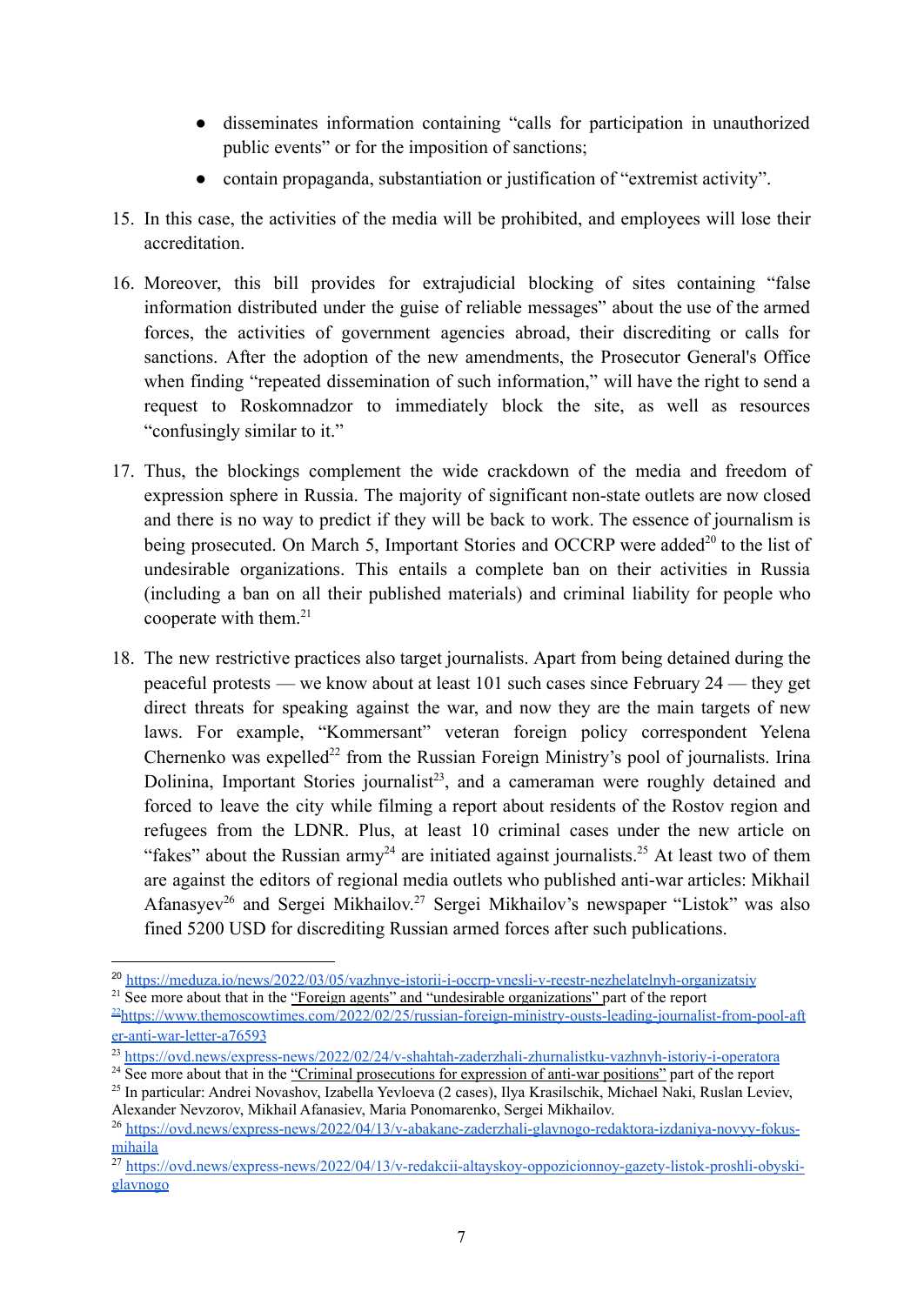19. Thus, the blockings, censorship and restrictions against journalists have risen to an unprecedented level and will most certainly only intensify.

#### <span id="page-7-0"></span>Administrative prosecution for expression of anti-war positions

- 20. In a week after the start of the war, new articles of the Criminal Code and the Code of Administrative Offences were adopted and came into force all in one day. Article 20.3.3 of the CAO makes public discrediting the use of the military, including calls against its use punishable with up to 520 USD and 5 200 USD for natural and legal persons, respectively.<sup>28</sup> The article was further amended to cover the activities of other state bodies abroad. Calls for "unsanctioned" anti-war rallies are punishable with fines twice that. Given that the aims of an anti-war rally are considered "illegal" under this legislation, in practice it covers any calls for anti-war rallies.
- 21. More than 2 100 cases were brought under Article 20.3.3 of the CAO as of 26 May 2022, according to the court data. At least 1 386 punishments were imposed. In 715 cases where the amount is known, fines total 420 324 USD. In addition, people are often separately charged for breaking assembly rules by mere participation, leading to a duplicate punishment imposed in violation of the *non bis in idem* principle.
- 22. In practice, the law is interpreted broadly and in an unpredictable manner, outlawing any expression of anti-war sentiments. People were found guilty of displaying signs or elements of clothings with phrases such as "No to war", "Peace", "Fascism will not pass", "\*\*\* \*\*\*\*" (a censored slogan "*Нет войне*" — no to war); taking part in anti-war rallies or their "silent support"; displaying Ukrainian flags or green ribbons; posting photos, comments or even liking anti-war posts on social media; sharing information about the death of civilians, destruction of civilian objects and claims of war crimes committed in Ukraine by the Russian army; expressing opposition to war in conversations; opposing the state-promoted pro-war symbols (such as "Z" used on military vehicles).
- 23. 47% of cases with a published court decision were initiated for participation in a public event, such as an assembly or a solo demonstration. 26% were brought for social media posts (including posts expressing an opinion, comments, memes, photos and profile photos) either calling for peace, criticising the war, reporting facts denied by the authorities (regarding the existence of civilian deaths or military personnel losses), questioning the motives of the war.
- 24. Courts motivated their decisions by "analogous anti-war calls published on the Internet", charged people for spreading false information about the very existence of the war (as opposing to "special military operation"), used official denials of facts by the Ministry of Defence as proof (for instance, claims that photos of victims of Mariupol maternity ward

<sup>&</sup>lt;sup>28</sup> "Public actions aimed at discrediting the use of the Russian Federation Armed Forces for the purposes of defending the interests of the Russian Federation and its citizens, maintaining international peace and security, including for public appeals to prevent the use of the Russian Federation Armed Forces". However, in practice, the "benevolence" of the aims is presumed and is irrefutable, thus extending to any criticism of the war.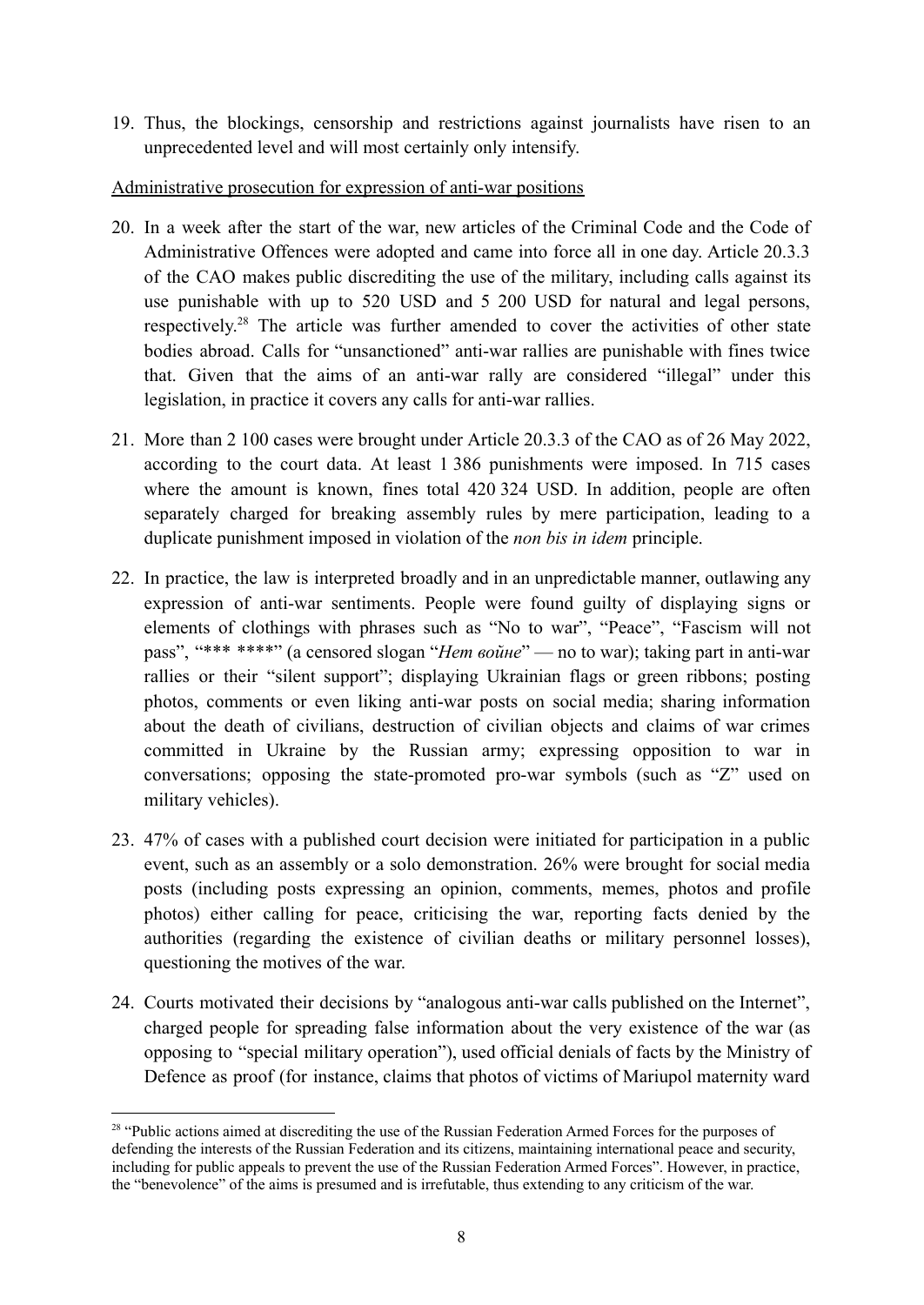bombing are fake), refered to Article 20 of the Convenant in their decisions to impose punishments on people opposing the war, considered anti-war calls as illegal incitement of breaking a military oath. Even a banner reading "Freedom, truth, peace" was interpreted as a negative statement towards the military and the Supreme Commander-in-Chief (president Putin) leading to a punishment being imposed.

- 25. In one case, the court went as far as to find a person guilty of "spreading false information about the existence of administrative and criminal prosecution for disapproval of the actions of the military" (for showing a sign reading "Freedom to political prisoners") and for "misleading people to believe they can express their opinion in a similar way" (for a phrase "I am expressing my personal opinion").
- 26. Newly introduced Article 20.3.4 of the CAO bans calls for political or economic sanctions to be imposed on Russia, its companies or citizens under the threat of a 520 USD fine. At least 4 such cases have been brought so far.

#### <span id="page-8-0"></span>Criminal prosecution for expression of anti-war positions

- 27. In March, along with new administrative offences, several Criminal Code articles were also introduced – and already amended.
- 28. Repeat offence under the Article 20.3.3 of the CAO is now punishable with up to 5 years imprisonment under Article 280.3 of the Criminal Code. Punishment varies from a fine of 1 600 USD to imprisonment for up to three years. If these actions caused death by negligence and/or harm to the health of citizens, property, mass violations of public order and/or public safety, or interfered with the functioning of life support facilities, transport or social infrastructure, credit institutions, energy, industry or communications facilities, the maximum penalty increases up to a fine of 1 million rubles or imprisonment for up to five years. There is information about at least four criminal cases under this article.
- 29. Repeat offence under the Article 20.3.4 is now also a punishable criminal offence under Article 284.2 of the Criminal Code. The maximum penalty for this crime is imprisonment for up to three years (with or without a fine).
- 30. Another newly introduced criminal offence is public dissemination of deliberately false information about the use of the Russian armed forces or government authorities' activities outside Russia – article 207.3 of the Criminal Code. The punishment varies from a fine of 11 000 USD to imprisonment for three years and under aggravating circumstances up to five years. For the same acts that have entailed aggravating consequences, a penalty of up to 15 years in prison may be imposed.
- 31. There are currently at least 52 criminal cases initiated under Article 207.3, and the vast majority of them were initiated also after anti-war comments and posts on social media, verbal disagreement with the war or distributing leaflets. Identical actions have been prosecuted under the administrative provision on discreditation (Article 20.3.3 of the CAO), making it impossible to predict whether such an action may lead to administrative or criminal prosecution.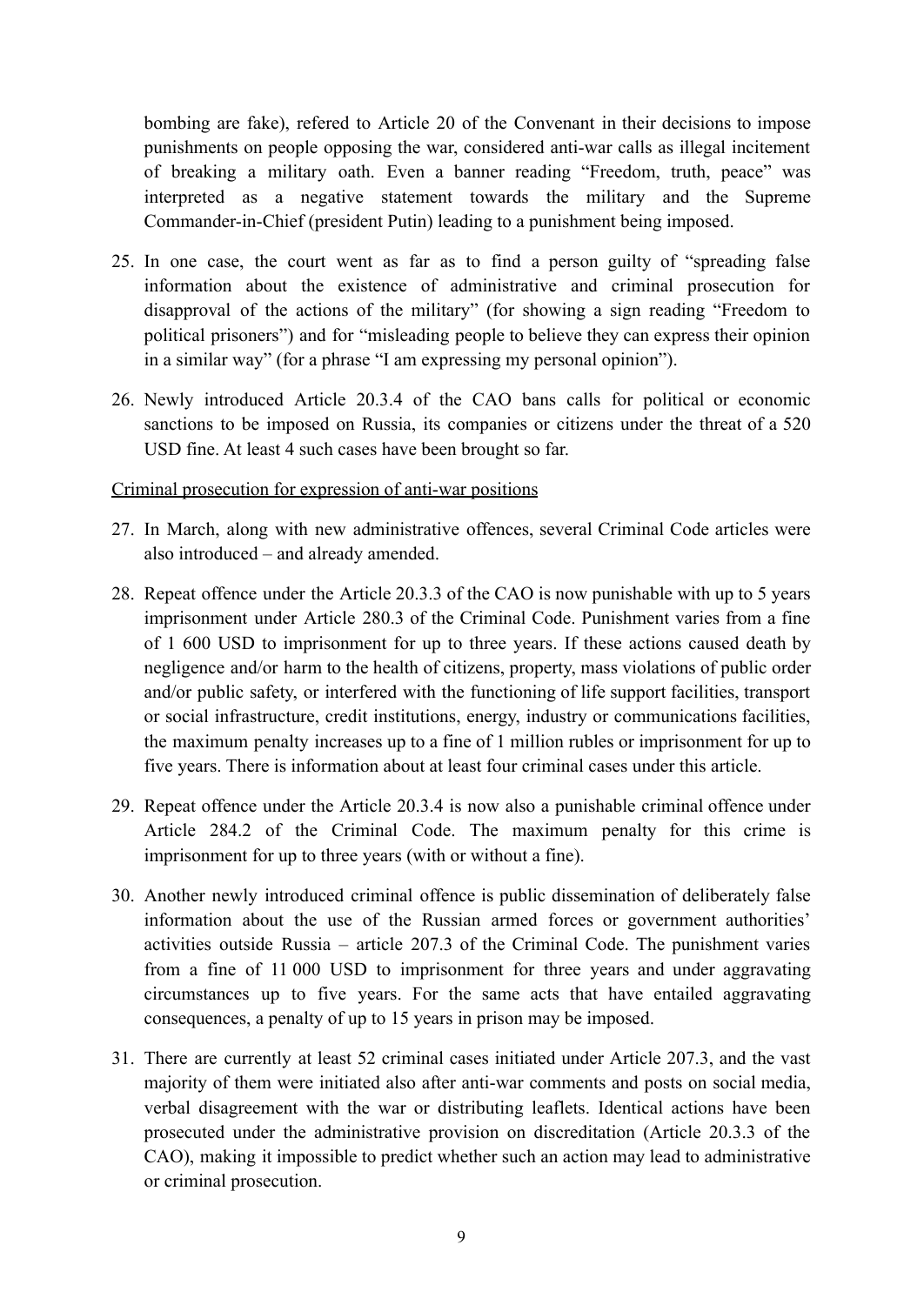- 32. For example, authors of the similar posts on the social network about the shelling of civilians by the Russian military were prosecuted in some cases<sup>29</sup> under Article  $20.3.3$ and in other cases<sup>30</sup> – under Article 207.3. The same situation happened with cases on:
	- $\bullet$  distributing anti-war leaflets Alexander Tarapon<sup>31</sup> made anti-war leaflets, scattered them in mailboxes and pasted them along the streets of the city, at public transport stops, and now faces criminal prosecution. In at least 30 other cases<sup>32</sup> where the defendants distributed similar leaflets, they were convicted under Article 20.3.3 of the CAO.
	- putting anti-war leaflets in grocery stores Sasha Skochilenko<sup>33</sup> and Vladimir Zavyalov $34$  placed anti-war leaflets instead of price tags in grocery stores and now are in custody facing criminal charges. Other instances<sup>35</sup> of the same actions are prosecuted only under Article 20.3.3 of the CAO.
	- criticising "Z" sign Isabella Yevloyeva<sup>36</sup> is under criminal prosecution after writing on a Telegram channel that the Z sign used by supporters of the Russian "special operation" in Ukraine is "synonymous with aggression, death, pain and shameless manipulation." Authors of the posts comparing the Z sign with nazi symbols<sup>37</sup> or approving of destroyed property with this sign<sup>38</sup> were prosecuted under administrative provision.
	- $\bullet$  sharing the articles of independent media outlets Andrei Novashov<sup>39</sup> was charged with a post where he shares an article by Novaya Gazeta journalist Victoria Ivleva about bomb shelters in Kyiv. Authors of posts with links to a

<sup>30</sup> Russian reporter Maria Ponomarenko arrested for two months under Russia's 'fake news' law [https://novayagazeta.eu/articles/2022/04/27/russian-reporter-maria-ponomarenko-arrested-for-two-months-under](https://novayagazeta.eu/articles/2022/04/27/russian-reporter-maria-ponomarenko-arrested-for-two-months-under-russias-fake-news-law-news) [-russias-fake-news-law-news](https://novayagazeta.eu/articles/2022/04/27/russian-reporter-maria-ponomarenko-arrested-for-two-months-under-russias-fake-news-law-news)

S.I., No. 5-641/2022, Central District Court of Barnaul (Altai Territory)

<sup>33</sup> In St. Petersburg, the performer of anti-war songs was detained in a criminal case

[https://ovd.news/express-news/2022/04/06/na-zhitelya-smolenska-zaveli-ugolovnoe-delo-o-feykah-pro-armiyu-i](https://ovd.news/express-news/2022/04/06/na-zhitelya-smolenska-zaveli-ugolovnoe-delo-o-feykah-pro-armiyu-iz-za) [z-za](https://ovd.news/express-news/2022/04/06/na-zhitelya-smolenska-zaveli-ugolovnoe-delo-o-feykah-pro-armiyu-iz-za)

<sup>36</sup> Ingush journalist Isabella Evloeva faces second criminal accusation

[https://ovd.news/express-news/2022/04/28/na-ingushskuyu-zhurnalistku-izabellu-evloevu-zaveli-eshche-odno-d](https://ovd.news/express-news/2022/04/28/na-ingushskuyu-zhurnalistku-izabellu-evloevu-zaveli-eshche-odno-delo-o) [elo-o](https://ovd.news/express-news/2022/04/28/na-ingushskuyu-zhurnalistku-izabellu-evloevu-zaveli-eshche-odno-delo-o)

<sup>&</sup>lt;sup>29</sup> Kulbatsky A.P., No. 05-1483/2022, Kuzminsky District Court (Moscow City); Smedlyaev Zair Sitbelialovich, No. 5-293/2022, Krasnogvardeisky District Court (Republic of Crimea)

<sup>&</sup>lt;sup>31</sup> In Crimea, a handyman was prosecuted under an article on the spread of "fake news" about the Russian army [https://ovd.news/express-news/2022/04/13/v-krymu-na-raznorabochego-zaveli-delo-po-state-o-rasprostranenii-f](https://ovd.news/express-news/2022/04/13/v-krymu-na-raznorabochego-zaveli-delo-po-state-o-rasprostranenii-feykov-pro) [eykov-pro](https://ovd.news/express-news/2022/04/13/v-krymu-na-raznorabochego-zaveli-delo-po-state-o-rasprostranenii-feykov-pro)

<sup>&</sup>lt;sup>32</sup> For instance: Gogotov Kirill Gennadievich, No. 5-1242/2022, Leninsky District Court of Kursk (Kursk Region); Dubinin D.V., No. 5-1298/2022, Leninsky District Court of Krasnodar (Krasnodar Territory); Vecherko

[https://ovd.news/express-news/2022/04/11/v-sankt-peterburge-ispolnitelnicu-antivoennyh-pesen-zaderzhali-po-u](https://ovd.news/express-news/2022/04/11/v-sankt-peterburge-ispolnitelnicu-antivoennyh-pesen-zaderzhali-po-ugolovnomu) [golovnomu](https://ovd.news/express-news/2022/04/11/v-sankt-peterburge-ispolnitelnicu-antivoennyh-pesen-zaderzhali-po-ugolovnomu)

<sup>&</sup>lt;sup>34</sup> A criminal case opened against resident of Smolensk for spreading fakes about the army because of price tags with inscriptions against the war

<sup>&</sup>lt;sup>35</sup> For instance: Kaburkina Yu.A., No. 5-346/2022, Moskovsky District Court of Cheboksary (Chuvash Republic); Giricheva M.A., No. 5-249/2022, Sovetsky District Court of Nizhny Novgorod (Nizhny Novgorod Region); Valentinova O.N., No. 5-1030/2022, Central District Court of Tula (Tula Region)

<sup>&</sup>lt;sup>37</sup> Efimov V.S., No. 5-247/2022, Petropavlovsk-Kamchatsky City Court (Kamchatsky Krai)

<sup>&</sup>lt;sup>38</sup> Rudyak E.O., No. 5-2557/2022, Surgut City Court (Khanty-Mansi Autonomous Okrug-Yugra)

<sup>39</sup> Russian journalist Andrey Novashov detained, charged with spreading 'fake' information <https://cpj.org/2022/03/russian-journalist-andrei-novashov-detained-charged-with-spreading-fake-information/>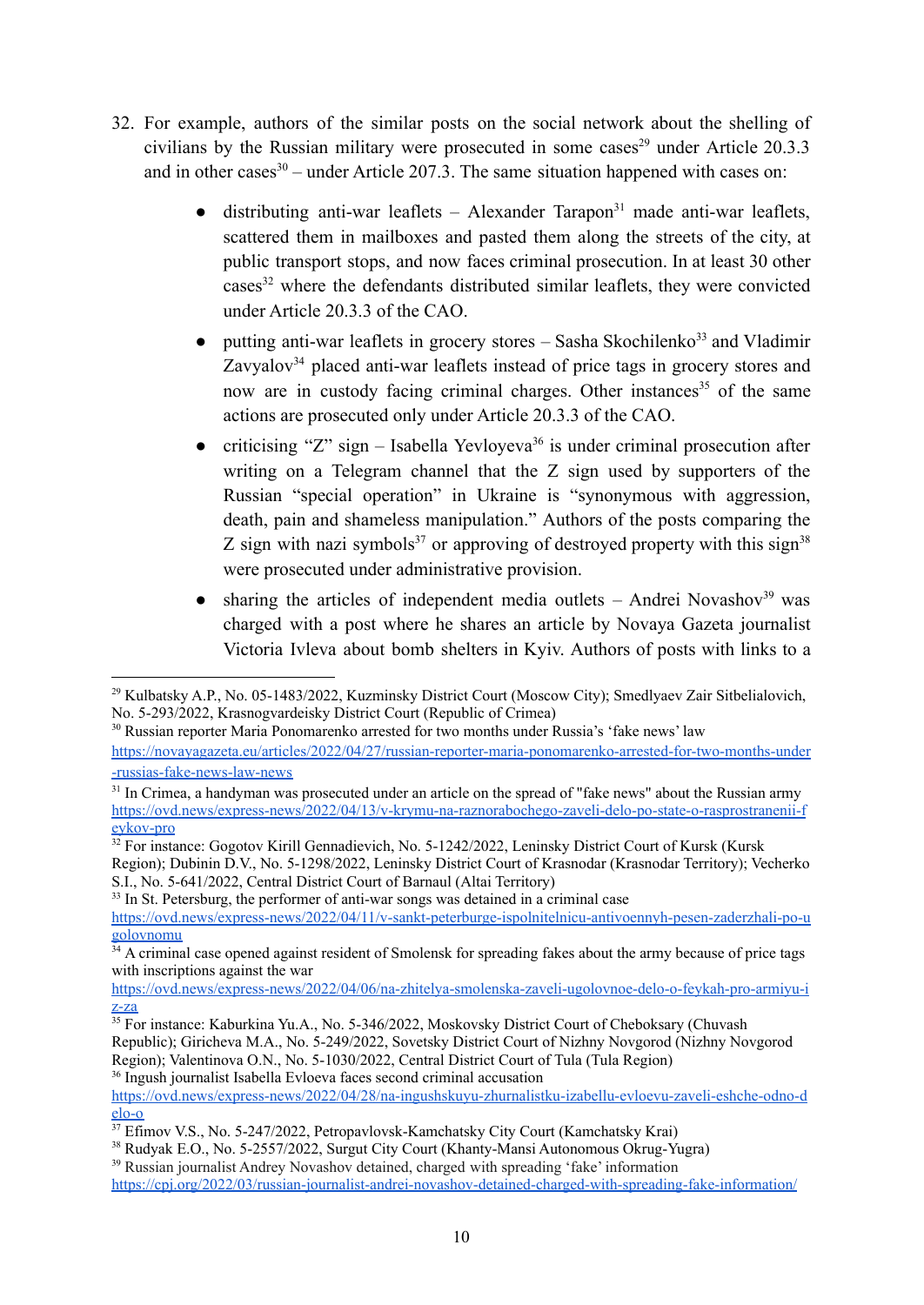report by Novaya Gazeta journalist Yelena Kostyuchenko about the destroyed city of Mykolaiv<sup>40</sup>, or to the post on Garry Kasparov's blog<sup>41</sup> critiquing the military actions, have been prosecuted under administrative provisions instead.

- 33. Moreover, the total number of criminal cases related to anti-war protests is now exceeding 150.<sup>42</sup> The cases were initiated under various grounds: for example, at least 9 were initiated against people who took part in anti-war rallies. All of them are prosecuted under the provision on the use of violence against a representative of the authorities (Article 318 of the Criminal Code provides for punishment, depending on the part from a fine of up to 3 100 USD to imprisonment for up to 10 years).
- 34. These cases also include another example of arbitrariness of choice between administrative and criminal articles are the criminal cases on "vandalism" - Article 214 of Criminal Code. There are currently 23 criminal cases under this provision and the main reasons for prosecutions are anti-war<sup>43</sup> graffiti<sup>44</sup> or defacement of patriotic banners<sup>45</sup> (for example, installations<sup>46</sup> with the letter "Z"). The same actions are being prosecuted also under the Article 20.3.3 of CAO.<sup>47</sup>
- 35. Another instance of a case related to the protests is the case against the "Vesna" movement.<sup>48</sup> After the anti-war protests on May 9 were announced, police started to come with searches to their organizers and other civil society activists. On May 7, police came to the houses of two coordinators of the protest movement "Vesna", Bogdan Litvin and Valentin Horoshenin, in Saint-Petersburg. Valentin was arrested, along with his colleague Evgeny Zateev, and their whereabouts were unknown for more than 10 hours, and then they were found in the Investigative Committee of Moscow, where they were forcibly moved.

<sup>40</sup> Nogovitsyn A.G., No. 5-2840/2022, Yakut City Court (Republic of Sakha (Yakutia))

<sup>41</sup> Khots A.N., No. 5-1019/2022, Central District Court of Tula (Tula Region)

<sup>&</sup>lt;sup>42</sup> 'Anti-war prosecutions' guide <https://ovd.news/news/2022/03/05/antivoennoe-delo-gid-ovd-info>

<sup>&</sup>lt;sup>43</sup> In the Ivanovo region, an activist was charged with vandalism because of an anti-war inscription [https://ovd.news/express-news/2022/03/29/v-ivanovskoy-oblasti-na-aktivista-zaveli-ugolovnoe-delo-o-vandaliz](https://ovd.news/express-news/2022/03/29/v-ivanovskoy-oblasti-na-aktivista-zaveli-ugolovnoe-delo-o-vandalizme-iz-za) [me-iz-za](https://ovd.news/express-news/2022/03/29/v-ivanovskoy-oblasti-na-aktivista-zaveli-ugolovnoe-delo-o-vandalizme-iz-za)

<sup>44</sup> In Moscow, the detainee was searched because of the anti-war inscription on the wall of the building [https://ovd.news/express-news/2022/04/07/v-moskve-u-zaderzhannogo-iz-za-antivoennoy-nadpisi-na-stene-zda](https://ovd.news/express-news/2022/04/07/v-moskve-u-zaderzhannogo-iz-za-antivoennoy-nadpisi-na-stene-zdaniya-proshel) [niya-proshel](https://ovd.news/express-news/2022/04/07/v-moskve-u-zaderzhannogo-iz-za-antivoennoy-nadpisi-na-stene-zdaniya-proshel)

<sup>&</sup>lt;sup>45</sup> In the Moscow region, a case of vandalism was opened due to pouring over a poster with the letter Z [https://ovd.news/express-news/2022/04/10/v-moskovskoy-oblasti-zaveli-delo-o-vandalizme-iz-za-oblivaniya-pl](https://ovd.news/express-news/2022/04/10/v-moskovskoy-oblasti-zaveli-delo-o-vandalizme-iz-za-oblivaniya-plakata-s) [akata-s](https://ovd.news/express-news/2022/04/10/v-moskovskoy-oblasti-zaveli-delo-o-vandalizme-iz-za-oblivaniya-plakata-s)

 $\frac{46}{46}$  See: <https://t.me/vidowsov100500/12953>

<sup>47</sup> For instance: Loginov Maxim Alexandrovich, No. 5-1582/2022, Zheleznodorozhny District Court of Penza (Penza Region); Kambolin Pavel Sergeevich, No. 5-773/2022, Blagoveshchensk City Court (Amur Region); Koretsky V.I., No. 5-37/2022, Pushchino City Court (Moscow Region)

<sup>48</sup> A criminal case was opened against members of the Vesna movement

<https://ovd.news/express-news/2022/05/07/protiv-uchastnikov-dvizheniya-vesna-vozbudili-ugolovnoe-delo>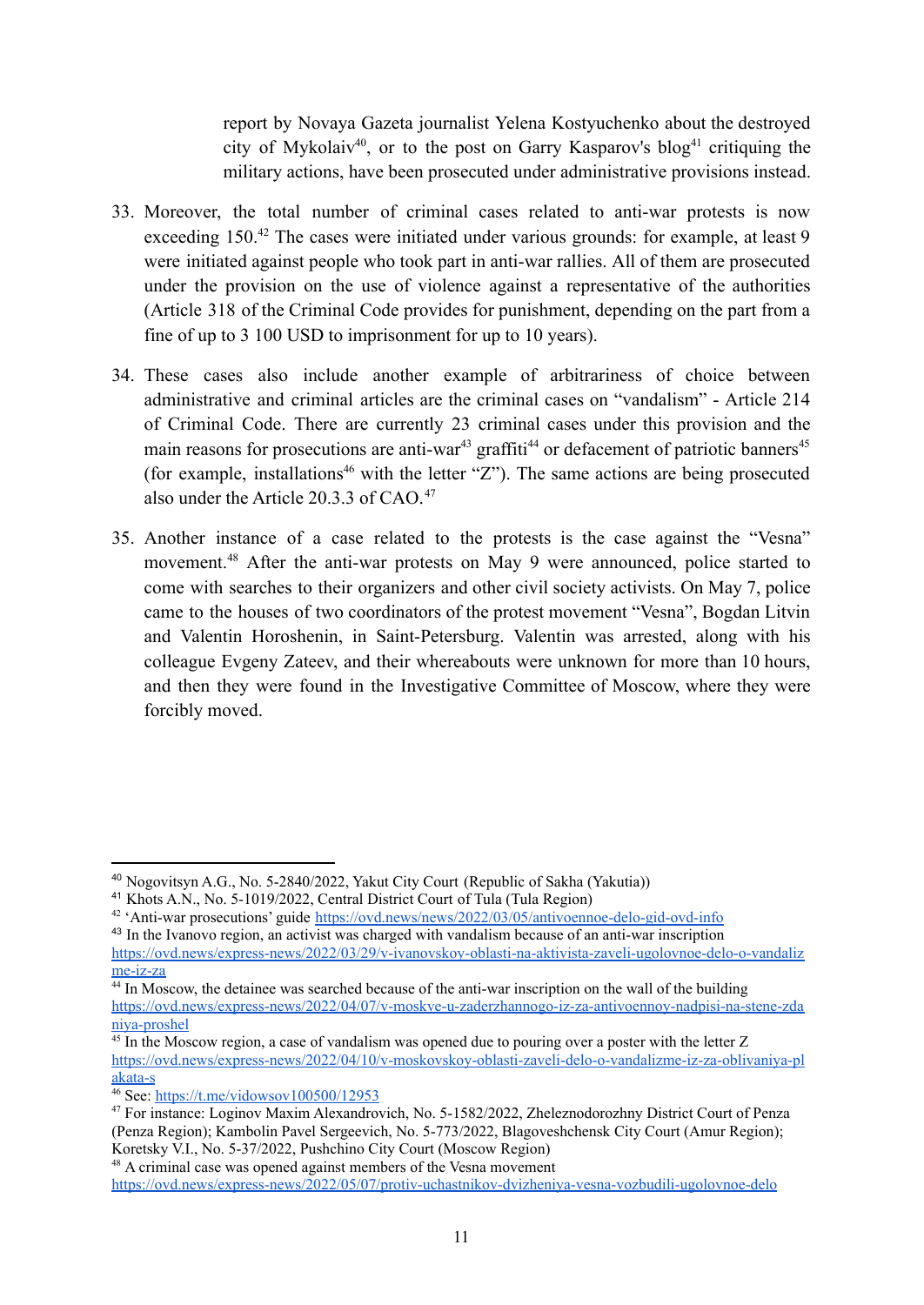- 36. On the night of May 9, journalist of "Skat" media outlet Angelina Roshchupko<sup>49</sup>, human rights defender Timofey Vaskin<sup>50</sup>, Anti-Corruption Foundation ex-employee Ivan Drobotov had their apartments searched and were later detained. The search was also conducted at the home of activist Daria Pak, who is abroad. All of them are now being charged under the same case with creation of a non-profit organization that infringes on the personality and rights of citizens (Part 3 of Article 239 of the Criminal Code).
- 37. There is also a wave of criminal cases, at first glance unrelated to anti-war activism but used to target anti-war activists and civil society actors directly. One of the the provisions used for this is Article 207 of the Criminal Code — deliberately false report of a terrorist attack. Possible punishment is up to ten years in prison, depending on the part of the article.
- 38. At least 16 people in Saint-Petersburg were accused under this article. The authorities claim the accused had sent varioud threats that a bomb was planted in the governmental buildings. Moreover, the cases under this provision are accompanied with the apartments' searches. At least 60 instances of such searches in several<sup>51</sup> different<sup>52</sup> cities<sup>53</sup> have happened<sup>54</sup> since March<sup>55</sup>. The searches are usually carried out before announced major protest actions (e.g. on March 5, May 7-9) and, along with threats of criminal prosecution, are used as additional pressure on anti-war activists.
- 39. Overall, the number of initiated criminal cases is increasing almost daily, making the number of anti-war related cases the most rapidly growing group of related criminal cases in Russia. The number is expected to continue growing. Given the arbitrariness of the law enforcement and the repressive legislation, this creates a dangerous instance of severe punishments for any anti-war actions and statements.
- 40. Moreover, authorities are seemingly eager to further criminalize any actions that counter theirs. For instance, on May 25, a new draft law introducing criminal prosecution for

<sup>51</sup> In Naberezhnye Chelny, houses of four activists were searched related to the case of telephone terrorism [https://ovd.news/express-news/2022/04/29/v-naberezhnyh-chelnah-u-chetyreh-aktivistov-proveli-obyski-po-del](https://ovd.news/express-news/2022/04/29/v-naberezhnyh-chelnah-u-chetyreh-aktivistov-proveli-obyski-po-delu-o)

 $u-o$  $u-o$  $u-o$ </u>

 $52$  In Samara, the police searched the homes of four local activists

<sup>49</sup> The court in Moscow imposed a ban on certain actions by the defendants in the case of "Vesna" [https://ovd.news/express-news/2022/05/10/sud-v-moskve-naznachil-zapret-opredelennyh-deystviy-obvinyaemy](https://ovd.news/express-news/2022/05/10/sud-v-moskve-naznachil-zapret-opredelennyh-deystviy-obvinyaemym-po-delu) [m-po-delu](https://ovd.news/express-news/2022/05/10/sud-v-moskve-naznachil-zapret-opredelennyh-deystviy-obvinyaemym-po-delu)

<sup>&</sup>lt;sup>50</sup> In Moscow, the security forces came en masse with searches to public figures

[https://ovd.news/express-news/2022/05/09/v-moskve-siloviki-massovo-prishli-s-obyskami-k-obshchestvennym](https://ovd.news/express-news/2022/05/09/v-moskve-siloviki-massovo-prishli-s-obyskami-k-obshchestvennym-deyatelyam)[deyatelyam](https://ovd.news/express-news/2022/05/09/v-moskve-siloviki-massovo-prishli-s-obyskami-k-obshchestvennym-deyatelyam)

[https://ovd.news/express-news/2022/05/08/v-samare-policiya-i-centr-e-proveli-obyski-u-chetyreh-mestnyh-aktiv](https://ovd.news/express-news/2022/05/08/v-samare-policiya-i-centr-e-proveli-obyski-u-chetyreh-mestnyh-aktivistov) [istov](https://ovd.news/express-news/2022/05/08/v-samare-policiya-i-centr-e-proveli-obyski-u-chetyreh-mestnyh-aktivistov)

<sup>&</sup>lt;sup>53</sup> Residents of Volgograd and Cheboksary came with a search in the case of "phone terrorism" [https://ovd.news/express-news/2022/05/06/k-zhitelyam-volgograda-i-cheboksar-prishli-s-obyskom-po-delu-o-tel](https://ovd.news/express-news/2022/05/06/k-zhitelyam-volgograda-i-cheboksar-prishli-s-obyskom-po-delu-o-telefonnom) [efonnom](https://ovd.news/express-news/2022/05/06/k-zhitelyam-volgograda-i-cheboksar-prishli-s-obyskom-po-delu-o-telefonnom)

<sup>&</sup>lt;sup>54</sup> In several regions, the security forces came with searches to human rights activists, activists and journalists [https://ovd.news/express-news/2022/03/05/v-neskolkih-regionah-siloviki-prishli-s-obyskami-k-pravozashchitnik](https://ovd.news/express-news/2022/03/05/v-neskolkih-regionah-siloviki-prishli-s-obyskami-k-pravozashchitnikam) [am](https://ovd.news/express-news/2022/03/05/v-neskolkih-regionah-siloviki-prishli-s-obyskami-k-pravozashchitnikam)

<sup>55</sup> In St. Petersburg, Fem-Activists and Vesna Activists Have Been Searched [https://ovd.news/express-news/2022](https://ovd.news/express-news/2022/05/07/v-peterburge-k-fem-aktivistkam-i-aktivistke-vesny-prishli-s-obyskom) [/05/07/v-peterburge-k-fem-aktivistkam-i-aktivistke-vesny-prishli-s-obyskom](https://ovd.news/express-news/2022/05/07/v-peterburge-k-fem-aktivistkam-i-aktivistke-vesny-prishli-s-obyskom)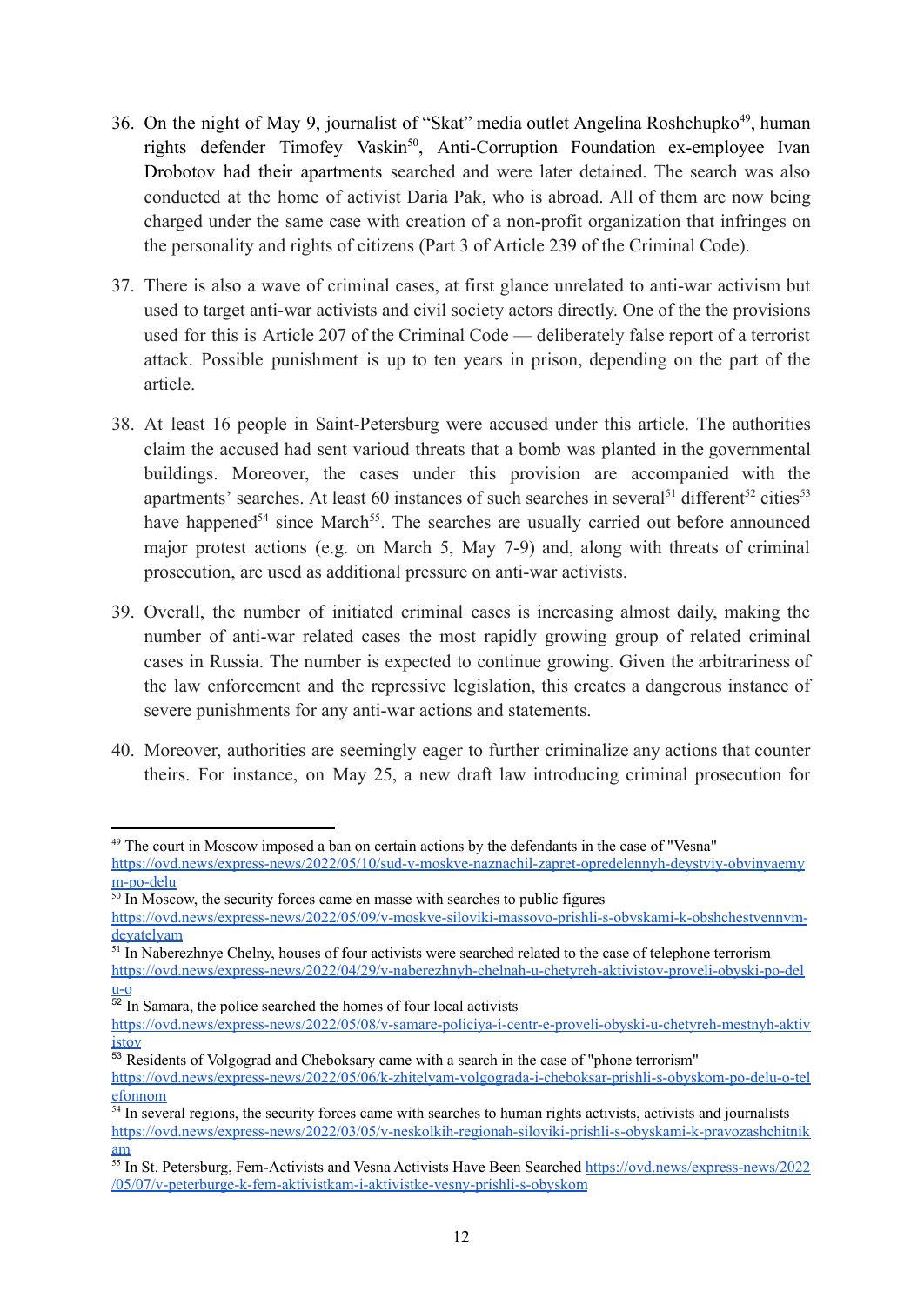"public calls for action against the security of Russia", as well as for "confidential cooperation with special services of foreign states" was submitted<sup>56</sup> to the State Duma.

- 41. Deputies are proposing to introduce Article 275.1 into the Criminal Code titled "Confidential cooperation with special services of foreign states", the punishment for which will include imprisonment for up to eight years or a fine up to 17 000 USD. The following actions are proposed to be criminalized: cooperation with foreign special services, international or foreign organizations acting "in the interests of the special service of foreign states", as well as foreign PMCs and private intelligence companies. Due to the vague wording of the article, such "cooperation" can be found even in cooperation of a journalist from Russia with a community of journalists from other countries to write a joint investigation or participation of a scientist in a project supervised by foreign funds.
- 42. Another article 280.4 of the Criminal Code, which the authors of the bill propose to introduce, should introduce liability for calls for "actions against security" and "obstruction of the authorities and their officials from exercising their powers to ensure security" in Russia – the maximum punishment for it can be up to seven years of imprisonment. The first two parts of this article involve the same actions directed towards this goal, but without the use of violence.
- 43. The authors of the bill also propose to expand the concept of "espionage" (Article 276 of Criminal Code) to transfer, collect, steal information that can be used against the army and state bodies of Russia "in the context of an armed conflict, hostilities or other actions using weapons and military equipment". This is a very ambiguous wording – what kind of information can be used against the Russian army and in what context is not yet clear.

## <span id="page-12-0"></span>**Counter-extremism — Paragraphs 14 and 18 of the LOI**

- 44. The number of persons prosecuted for "crimes of extremist nature", excluding violent crimes, almost doubled in 2021 compared to 2020. See updated tables:
- 45. The number of people convicted under the Criminal Code articles (based on the Supreme Court data, principal charge only):

| <b>Article</b><br>of CC | Brief description of the offense                                             | 2019 | 2020 | 2021 |
|-------------------------|------------------------------------------------------------------------------|------|------|------|
| 205.2                   | Incitement<br>terrorism<br>to<br><sub>or</sub><br>justification of terrorism | 103  | 147  | 199  |
| 280                     | Incitement to extremism                                                      | 117  | 147  | 255  |
| 280.1                   | Incitement to separatism                                                     |      |      |      |

<sup>56</sup> <https://sozd.duma.gov.ru/bill/130406-8>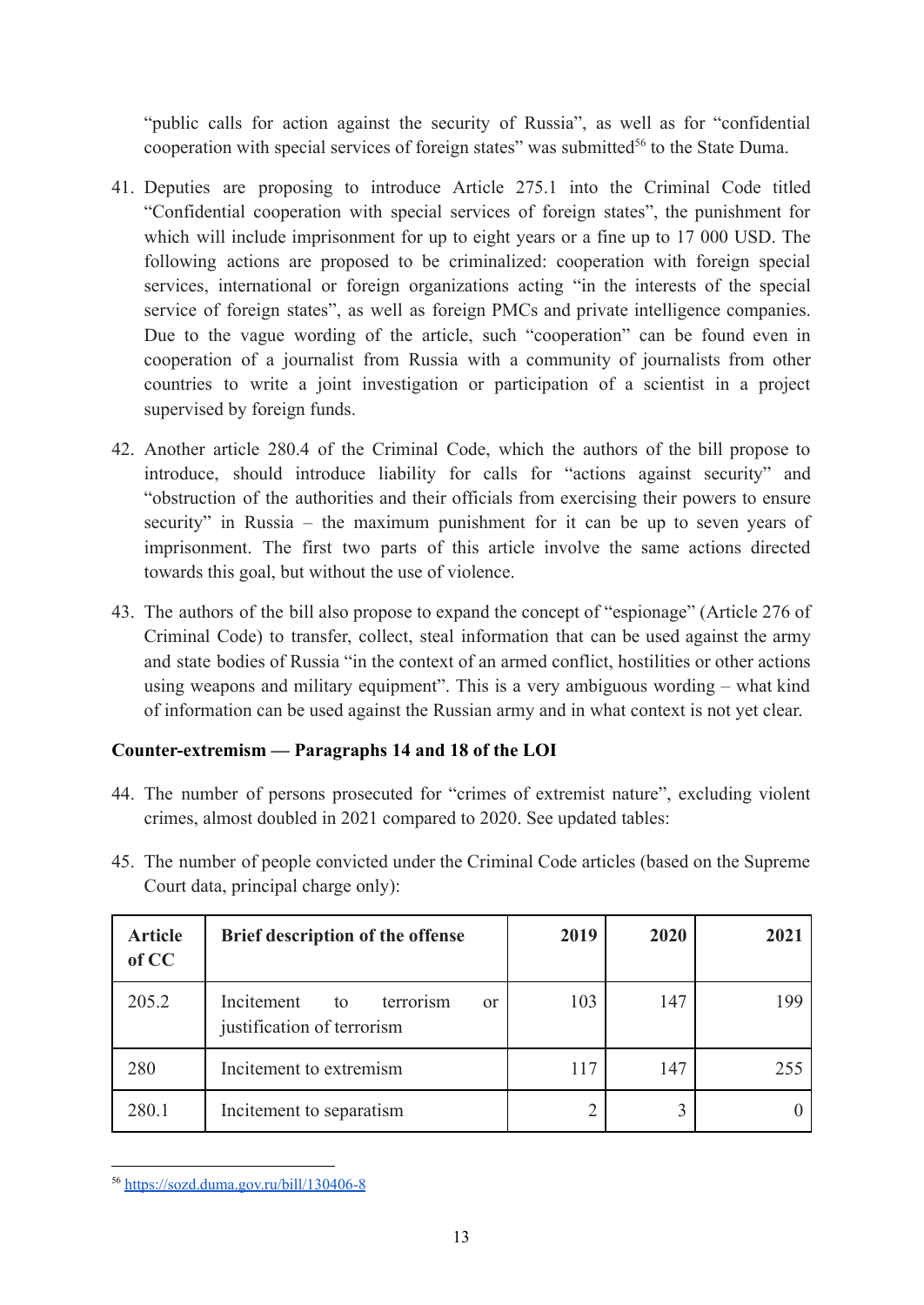| 282                        | Incitement of hatred                                               | 19  | 12  | 43  |
|----------------------------|--------------------------------------------------------------------|-----|-----|-----|
| 148<br>(parts)<br>and $2)$ | Insulting the feelings of believers                                |     |     | 14  |
| 354.1                      | Justifying Nazism, slandering the<br>USSR, insulting veterans, etc |     |     | 30  |
|                            | TOTAL                                                              | 244 | 318 | 541 |

46. The number of people convicted under the articles of the Code of Administrative Offenses (based on the Supreme Court data):

| <b>Article</b><br>of CAO | <b>Brief description of the offense</b>                      | 2019 | 2020 | 2021 |
|--------------------------|--------------------------------------------------------------|------|------|------|
| 20.3                     | Demonstration of Nazi and extremist<br>symbols               | 2388 | 2279 | 3183 |
| 20.3.1                   | Incitement of hatred (if first time)                         | 383  | 757  | 936  |
| 20.29                    | distribution<br>prohibited<br><b>Mass</b><br>of<br>materials | 1591 | 1826 | 1319 |
|                          | <b>TOTAL</b>                                                 | 4362 | 4862 | 5438 |

- 47. Extensive application by law enforcement of Article 354.1 of the Criminal Code (see in the table), which we see as mostly inappropriate, is supported now by the new law, signed by the President in April. This new law (Article 13.48 of the CAO) established administrative responsibility for equating the "goals, decisions and actions" of the leadership of the USSR and Nazi Germany and for "denying the decisive role of the Soviet people" in its defeat. The wording of the new article of the Code of Administrative Offences contains no explanations as to which statements can be interpreted as "equating actions" and "denying the decisive role."
- 48. Moreover, in our previous report we mentioned one Jehovah's Witness who was acquitted at the end of 2021. However, his case is under revision now.

# <span id="page-13-0"></span>**Peaceful assembly — Paragraph 19 of the LOI**

49. According to the data recently published by the Supreme Court's judicial department, in 2021, the courts received 17 123 cases under Article 20.2 (violating assembly rules). 15 601 persons were punished under this provision: 12 709 fines (averaging 13 300 RUB, or, currently, 207 USD), 676 compulsory work orders and 2 200 administrative arrests. The share of arrests in 2021 thus is over 14%.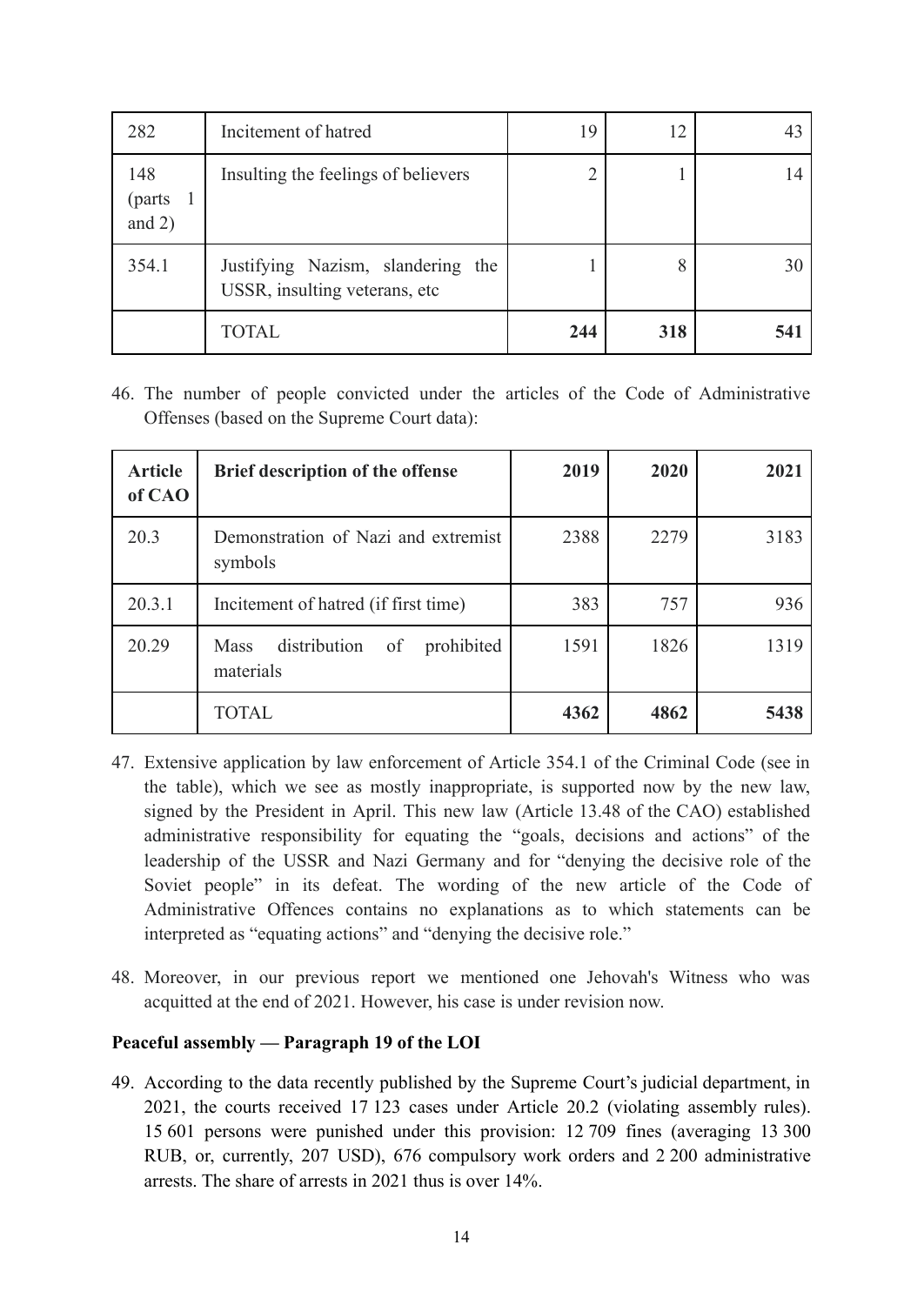- 50. Large-scale anti-war protests began in Russia on the first day of the armed conflict with Ukraine and were held almost daily for three consecutive weeks. Over the first days of anti-war protests in different cities, various attempts have been made to authorise public events, but they were not successful.<sup>57</sup>
- 51. At the same time, a large number of police officers and paddy wagons on the streets of Russian cities indicated that the authorities were ready for assemblies and were initially determined to stop them and detentain their participants. Since the beginning of the war, we are aware of at least **16 000 detentions**: protesters, journalists, and bystanders. The peak of detentions occurred in the first weeks of the war; most people were detained during the rallies on March 6 — at least 5,558 people in 77 Russian cities. People with children<sup>58</sup>, animals<sup>59</sup> and means of transportation were detained. Mass protest rallies and spontaneous walks with a large number of participants were not the only reasons for detentions. Solo demonstrations and various forms of protest against the war, including the use of anti-war symbols, the colours of the Ukrainian flag, laying flowers at the Embassy of Ukraine or the Tomb of the Unknown Soldier became grounds for detention.
- 52. The detentions were accompanied by police violence: people were knocked to the ground, beaten with police truncheons, strangled, punched in the stomach, face, eyes, hit their heads against the wall, twisted and wrung their hands.<sup>60</sup> In at least 39 cases detainees reported ambulance calls and hospitalization from police departments in Moscow, St. Petersburg and Rostov-on-Don.
- 53. In at least 30 police departments in 9 cities the use of force was reported by protesters during detention, in a police van or police departments. Only during the rallies on March 6,<sup>61</sup> police officers used force against 34 detainees. In three cities detainees were handcuffed.
- 54. At least in four cities<sup>62</sup> protesters were detained by officers in plain clothes or without the necessary identification marks.
- 55. In the police stations, detainees are forced with the use<sup>63</sup> of violence to take fingerprints and photographs, and sometimes even to take DNA samples<sup>64</sup> – more than 300 such cases in 34 police departments. The police also take away phones<sup>65</sup> – in at least 75 police departments – and documents. When refusing to fingerprint, detainees are

<sup>57</sup> Moscow City Hall did not authorise anti-war rallies scheduled for March 12

[https://ovd.news/express-news/2022/03/04/meriya-moskvy-ne-soglasovala-antivoennye-akcii-zaplanirovannye](https://ovd.news/express-news/2022/03/04/meriya-moskvy-ne-soglasovala-antivoennye-akcii-zaplanirovannye-na-12-marta)[na-12-marta](https://ovd.news/express-news/2022/03/04/meriya-moskvy-ne-soglasovala-antivoennye-akcii-zaplanirovannye-na-12-marta)

<sup>58</sup> <https://t.me/meduzalive/53623>

<sup>59</sup> [https://t.me/varlamov\\_news/27373](https://t.me/varlamov_news/27373)

<sup>&</sup>lt;sup>60</sup> "No to war: How Russian authorities are suppressing anti-war protests", Report of OVD-Info <https://reports.ovdinfo.org/no-to-war>

<sup>61</sup> <https://t.me/pchikov/4681>

 $62$  Moscow: [https://t.me/istories\\_media/881](https://t.me/istories_media/881); St. Petersburg: <https://t.me/ovdinfo/13782> Yekaterinburg and Novosibirsk <https://t.me/ovdinfo/13755>

<sup>63</sup> See: <https://www.24live.co/live/UPrXz?n=3001203095625820823>

<sup>64</sup> <https://www.24live.co/live/UPrXz?n=3001147056957329503>

<sup>&</sup>lt;sup>65</sup> "No to war: How Russian authorities are suppressing anti-war protests", Report of OVD-Info <https://reports.ovdinfo.org/no-to-war>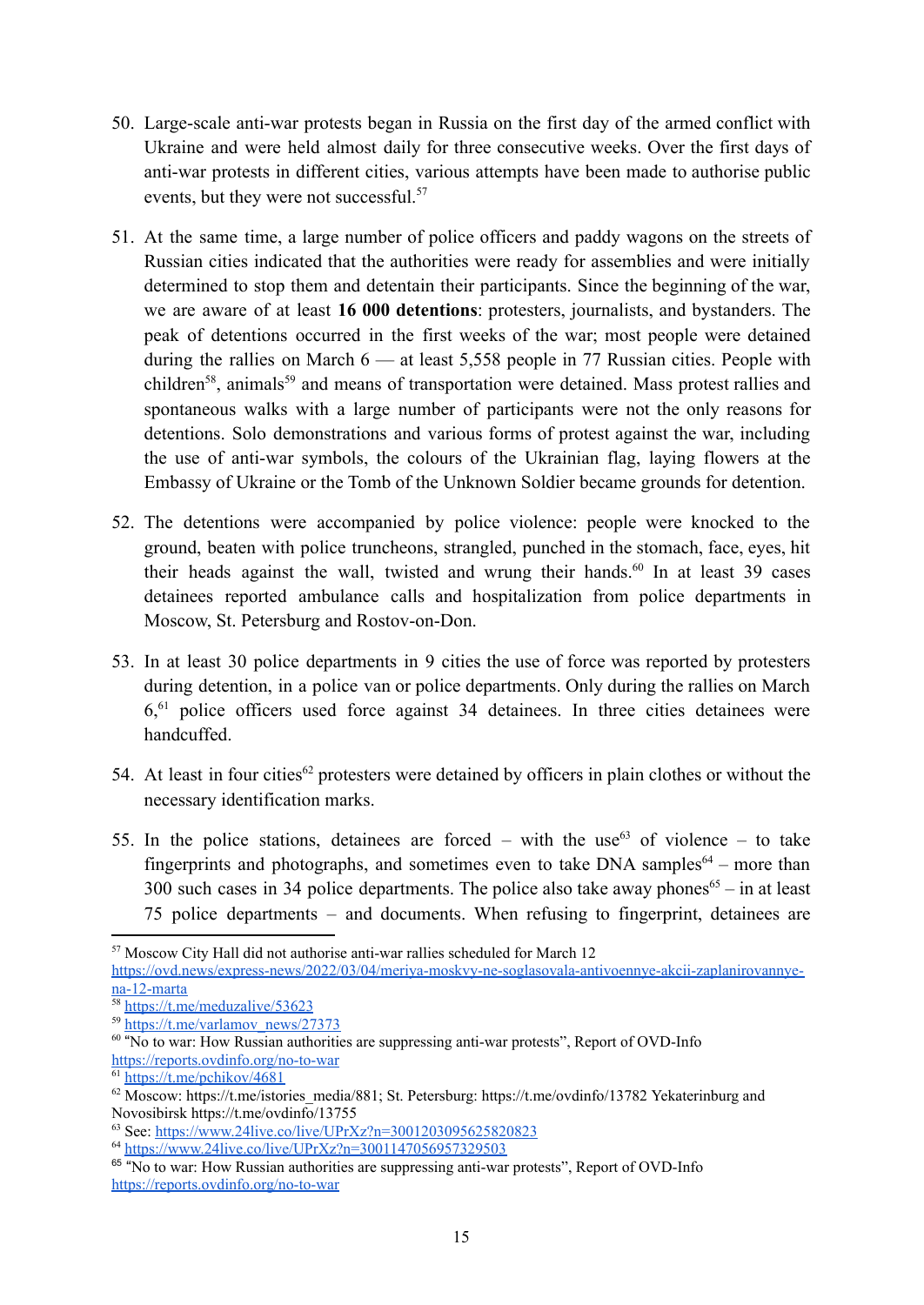threatened with charges for disobeying the lawful request of a police officer (Article 19.3 of the CAO) and being left overnight in the department – in some cases, such threats materialized in administrative arrests.

- 56. Moreover, the lawyers are en masse not allowed to help the people detained at peaceful protests. Since February 24 until May 24 there have been at least 173 cases of non-admission of lawyers coming to help detainees in police departments. Moreover, there were cases<sup>66</sup> when detainees were forced to write a refusal from the defender. In at least 8 cases, defenders were kicked out of the department — or faced other forms of pressure. After the beating of a lawyer by police officers at the St. Petersburg police station on the night of March  $7<sup>67</sup>$ , further detentions of lawyers, use of violence against them and searches in their apartments came to light.
- 57. Anti-war rallies were mainly peaceful and the materials of the administrative cases against the detainees do not say that the protesters organize mass riots or otherwise violate public order. In general, people protesting in rallies are accused of shouting anti-war slogans calling for peace: "No war", "Putin, hands off Ukraine", "No war with Ukraine", etc. Such slogans do not contain insults and do not contradict the standards of freedom of expression. However, in practice, pacifist ideology has been outlawed leading to imminent fines and arrests of its supporters. From February 24 to April 12, the courts ordered at least 960 arrests in connection with the protests in Russia.<sup>68</sup>
- 58. The detainees were accused of disobeying a lawful order of a police officer (Article 19.3 of the CAO), violating the restrictions imposed to combat the spread of COVID-19 (Article 20.6.1 of the CAO, or its regional analogues), organizing an unauthorised event (Part 2, Article 20.2 of the CAO), and most often — violating the procedure for holding a public event (Part 5 of Article 20.2 of the CAO). In addition, other parts of Article 20.2 of the CAO were also applied: Part 6.1 on participation in an event that interfered with the functioning of infrastructure, pedestrian traffic and transport, or Part 8 on repeated violation of the procedure for holding a public event. On the websites of district courts that deal with the cases of "violation of the rules for holding public events", as of May 20, we managed to find information on 12 471 cases under article 20.2 and 20.2.2 of the CAO that have been submitted to the courts since February 24. Plus, after March 4 which marked the adoption of the Article  $20.3.3<sup>69</sup>$  of the CAO the courts started to charge the protesters under this article along with aforementioned articles.
- 59. Moreover, the freedom of assembly is additionally hindered by the various means of extra pressure on protesters.

<sup>66</sup> <https://t.me/ovdinfo/13501>

 $67$  Handcuffed, accused of defending Nazis, and threatened with criminal prosecution: In St. Petersburg, police rough up a lawyer working with OVD-Info

[https://ovd.news/news/2022/03/12/handcuffed-accused-defending-nazis-and-threatened-criminal-prosecution-st](https://ovd.news/news/2022/03/12/handcuffed-accused-defending-nazis-and-threatened-criminal-prosecution-st-petersburg)[petersburg](https://ovd.news/news/2022/03/12/handcuffed-accused-defending-nazis-and-threatened-criminal-prosecution-st-petersburg)

<sup>&</sup>lt;sup>68</sup> No to war: How Russian authorities are suppressing anti-war protests <https://reports.ovdinfo.org/no-to-war>

<sup>&</sup>lt;sup>69</sup> See more in the Administrative prosecutions for expression of anti-war positions part of the report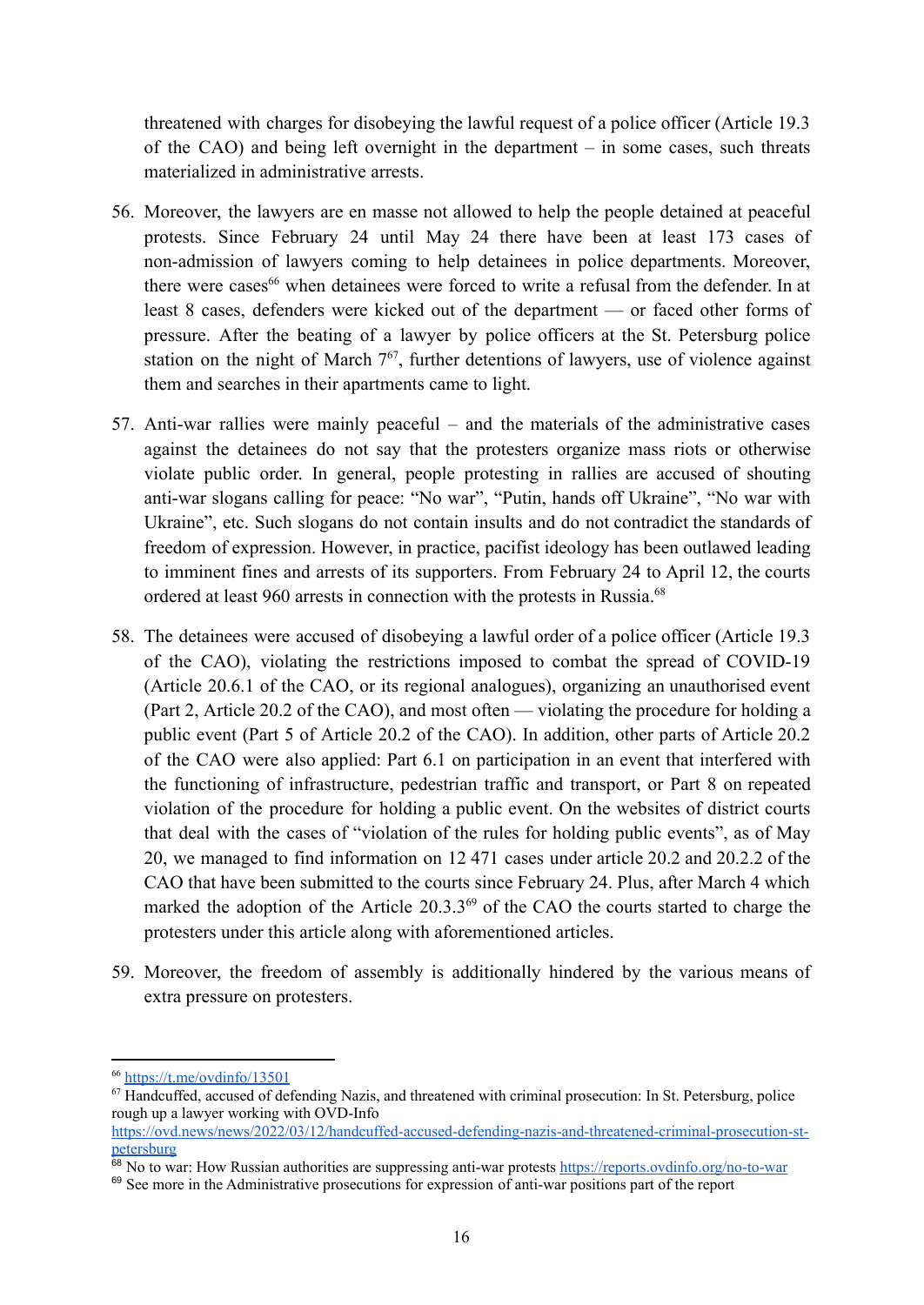- 60. One of the methods of pressure on protesters is to create a risk of being drafted into the army. The Russian Constitution provides for an obligation to serve in the army for male citizens. Detention for a protest action frequently attracts attention of military registration and enlistment offices to such detainees. This may lead to initiation of criminal cases on evasion of military service (under Article 328 of the Criminal Code) or deprivation of deferment from the army in case of expulsion.
- 61. This practice has been in existence since at least 2019. After the backdrop of a wave of protests in Moscow in 2019, the Moscow Department of Regional Security and Anti-Corruption reported that on the day of the protest action on July 27, "in the central part of the city, including near the Moscow government building, it is planned to use special groups to identify these citizens in order to their subsequent conscription" with additional threats to minors.<sup>70</sup> After the protests, the Investigative Committee claimed<sup>71</sup> that 134 detainees evaded military service and pre-investigation checks in respect of 16 such citizens were being conducted. Later, the protesters began to receive summons to the military prosecutor's office.<sup>72</sup>
- 62. Since then, there have been multiple<sup>73</sup> instances of illegal conscription of activists, including cases when the person was expelled from the educational institution to be conscripted.<sup>74</sup> At least 3 criminal cases under Article 328 had been initiated against protesters and activists.<sup>75</sup>
- 63. In the context of ongoing armed hostilities in Ukraine, the threat of being drafted into the army for those protesting against the war becomes more real and realizable.
- 64. According to  $DOXA^{76}$ , as of April 14, at least 50 higher education institutions held talks about the inadmissibility of participating in rallies and publicly expressing a position that differs from the official one, and criminal liability for this. The police routinely report

<sup>70</sup> Moscow experiment: Persecution of protesters supporting candidates to Moscow City Duma [https://reports.ovdinfo.org/mgd-2019\\_eng#8-2](https://reports.ovdinfo.org/mgd-2019_eng#8-2)

<sup>71</sup> <https://sledcom.ru/news/item/1379773/>

 $^{72}$  In Moscow, the participants of the rally on July 27 receive summons to be summoned to the military prosecutor's office [https://ovd.news/express-news/2019/08/04/v-moskve-uchastnikam-mitinga-27-iyulya-prihod](https://ovd.news/express-news/2019/08/04/v-moskve-uchastnikam-mitinga-27-iyulya-prihodyat-povestki-o-vyzove-v) [yat-povestki-o-vyzove-v](https://ovd.news/express-news/2019/08/04/v-moskve-uchastnikam-mitinga-27-iyulya-prihodyat-povestki-o-vyzove-v)

<sup>73</sup> See: [https://ovd.news/express-news/2021/11/27/sud-v-samare-ostavil-bez-izmeneniy-reshenie-o-prizyve-v-ar](https://ovd.news/express-news/2021/11/27/sud-v-samare-ostavil-bez-izmeneniy-reshenie-o-prizyve-v-armiyu-libertarianca) [miyu-libertarianca;](https://ovd.news/express-news/2021/11/27/sud-v-samare-ostavil-bez-izmeneniy-reshenie-o-prizyve-v-armiyu-libertarianca) [https://ovd.news/express-news/2020/12/23/sotrudnik-fonda-borby-s-korrupciey-demobilizov](https://ovd.news/express-news/2020/12/23/sotrudnik-fonda-borby-s-korrupciey-demobilizovalsya-iz-armii) [alsya-iz-armii;](https://ovd.news/express-news/2020/12/23/sotrudnik-fonda-borby-s-korrupciey-demobilizovalsya-iz-armii) [https://ovd.news/express-news/2020/06/25/sotrudnika-fbk-kotorogo-zaderzhali-i-dostavili-v-voe](https://ovd.news/express-news/2020/06/25/sotrudnika-fbk-kotorogo-zaderzhali-i-dostavili-v-voenkomat-otpravili-v) [nkomat-otpravili-v](https://ovd.news/express-news/2020/06/25/sotrudnika-fbk-kotorogo-zaderzhali-i-dostavili-v-voenkomat-otpravili-v)

 $74$  An activist was detained in Kaluga, who was expelled from college and is going to be drafted into the army <https://ovd.news/express-news/2021/07/09/v-kaluge-zaderzhali-aktivista-kotorogo-otchislili-iz-kolledzha-i>

<sup>75</sup> In 2019: [https://reports.ovdinfo.org/mgd-2019#7-7;](https://reports.ovdinfo.org/mgd-2019#7-7) in 2020 against Aleksey Schwartz, coordinator of Navalny's headquarters in Kurgan; in 2021 against the head of the Kazan headquarters of Navalny - Oleg Yemelyanov:[https://ovdinfo.org/articles/2022/02/15/pripugnut-i-derzhat-v-tonuse-kak-presleduyut-storonnikov](https://ovdinfo.org/articles/2022/02/15/pripugnut-i-derzhat-v-tonuse-kak-presleduyut-storonnikov-navalnogo)[navalnogo](https://ovdinfo.org/articles/2022/02/15/pripugnut-i-derzhat-v-tonuse-kak-presleduyut-storonnikov-navalnogo)

 $76$  Universities put pressure on students because of the war with Ukraine: chronicle [https://news.doxajournal.ru/novosti/vuzy-okazyvayut-davlenie-na-studentov-iz-za-vojny-s-ukrainoj-hronika/?ut](https://news.doxajournal.ru/novosti/vuzy-okazyvayut-davlenie-na-studentov-iz-za-vojny-s-ukrainoj-hronika/?utm_source=tg&utm_medium=soc&utm_campaign=studenty-odnogo-iz-meditsinskih-vuzov-san&utm_content=59714752) [m\\_source=tg&utm\\_medium=soc&utm\\_campaign=studenty-odnogo-iz-meditsinskih-vuzov-san&utm\\_content=5](https://news.doxajournal.ru/novosti/vuzy-okazyvayut-davlenie-na-studentov-iz-za-vojny-s-ukrainoj-hronika/?utm_source=tg&utm_medium=soc&utm_campaign=studenty-odnogo-iz-meditsinskih-vuzov-san&utm_content=59714752) [9714752](https://news.doxajournal.ru/novosti/vuzy-okazyvayut-davlenie-na-studentov-iz-za-vojny-s-ukrainoj-hronika/?utm_source=tg&utm_medium=soc&utm_campaign=studenty-odnogo-iz-meditsinskih-vuzov-san&utm_content=59714752)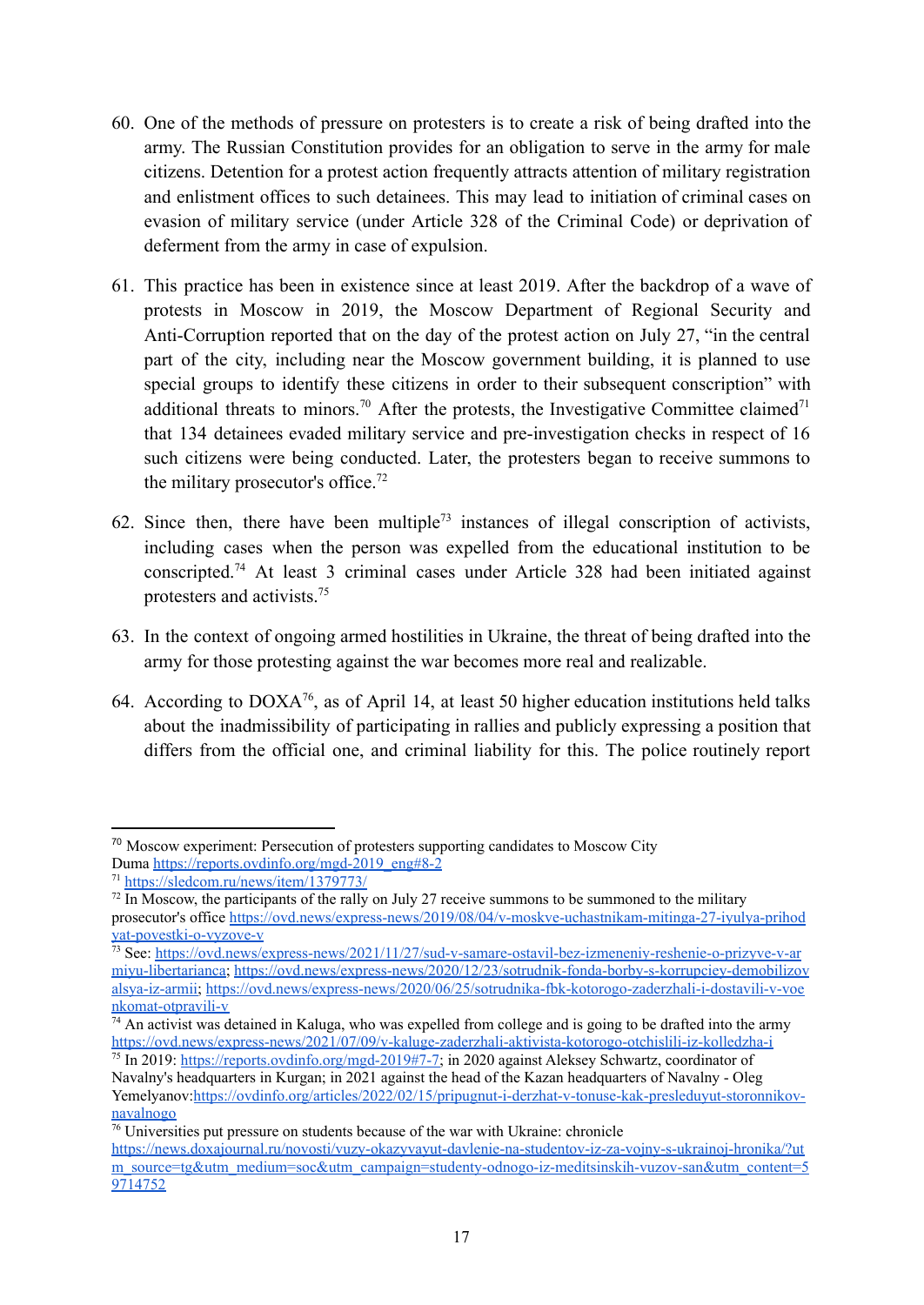holding such talks in schools.<sup>77</sup> There are also at least<sup>78</sup> 15 known cases of expulsion for expressing an anti-war position or participating in anti-war rallies.

- 65. This is especially dangerous in the context of war and military conscription, as expulsion from a university deprives conscripted men over the age of 18 of a deferment from such a conscription. Conscription seasons run twice a year in Russia – from April 1 until July 15 (spring) and between October 1 and December 31 (autumn). During these periods, men aged between 18 and 27, with no health issues or outstanding convictions could be called on to serve.
- 66. There have already been several<sup>79</sup> proven instances of participation of conscripts in the armed conflict in the Ukraine. Thus, this practice creates additional constraints on participating in peaceful anti-war assemblies and expressing anti-war opinions.

### <span id="page-17-0"></span>**Freedom of association — Paragraph 20 of the LOI**

<span id="page-17-1"></span>"Foreign agents" and "undesirable organizations"

- 67. As of May 27, 2022, the register of non-profit organizations (hereinafter "NPOs") operating as "foreign agents" contained 73 organizations.<sup>80</sup> 5 new NPOs have been included since February 24, 2022. 5 NPOs have been excluded and thus, the total number has not changed. The register of unregistered public associations-"foreign agents" contained 7 associations (almost all of them protect the rights of  $LGBTQ+$ ).<sup>81</sup>
- 68. Since the start of the war in Ukraine, the register of media-"foreign agents" increased in 3 legal entities, including Deutsche Welle, and 39 individuals, among them were journalists, bloggers, politicians, artists and other activists.<sup>82</sup> As of May 27, this registry contained 160 media-"foreign agents".<sup>83</sup> 6 individuals (members of association protecting electoral rights "Golos") were excluded upon request.<sup>84</sup>
- 69. Even before the war in Ukraine, the "foreign agents" law was used by the Russian authorities to suppress civil society initiatives and dissent. During the war, this law also became a tool for silencing those who were against activities of the Russian army in Ukraine. Several organizations and individuals of various occupations were recognized as "foreign agents" allegedly for their anti-war positions expressed publicly. Among them are Deutsche Welle, political scientist Ekaterina Shulman,<sup>85</sup> journalist Yuri Dud,

<sup>77</sup> https://airtable.com/shrIxejLBeJE7khz5

<sup>78</sup> Ibid.

<sup>79</sup> <https://www.bbc.com/russian/news-60680182>;

<https://edition.cnn.com/2022/03/09/europe/russia-conscripts-fighting-ukraine-intl/index.html>

<sup>80</sup> http://unro.minjust.ru/NKOForeignAgent.aspx

<sup>81</sup> https://minjust.gov.ru/ru/pages/reestr-nezaregistrirovannyh-obshestvennyh-obedinenij-vypolnyayushih-funkc

<sup>82</sup> https://inoteka.io/ino/foreign-agents-en

<sup>83</sup> https://minjust.gov.ru/ru/documents/7755/

<sup>84</sup> [https://ovd.news/express-news/2022/04/29/minyust-vpervye-isklyuchil-iz-reestra-smi-inoagentov-dvuh-chelo](https://ovd.news/express-news/2022/04/29/minyust-vpervye-isklyuchil-iz-reestra-smi-inoagentov-dvuh-chelovek) [vek](https://ovd.news/express-news/2022/04/29/minyust-vpervye-isklyuchil-iz-reestra-smi-inoagentov-dvuh-chelovek), https://ovd.news/express-news/2022/05/06/minyust-isklyuchil-iz-reestra-inostrannyh-agentov-eshche-chety reh-chelovek

<sup>85</sup> https://www.dw.com/ru/ekaterina-shulman-o-statuse-inoagenta-v-rossii-i-posledstvijah-vojny/a-61637456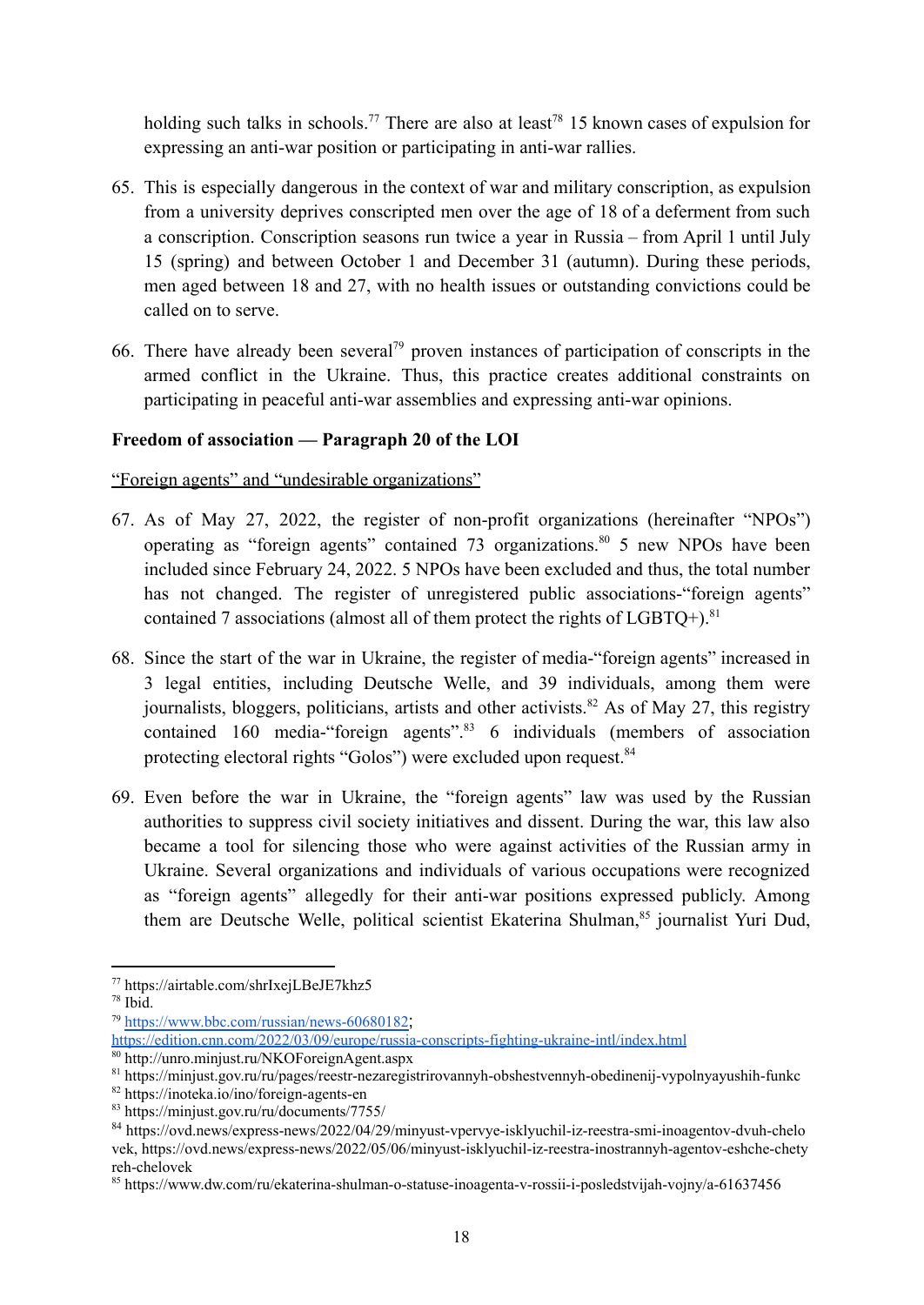historian Evgeny Ponasenkov and even rappers such as "Face" (Ivan Dryomin) and Alisher Morgenstern.

- 70. In addition, on April 5, 2022, journalists Evgeny Kiselev and Matvey Ganapolsky were included in the previously empty register of individuals (not media) - "foreign agents" by virtue of the fact that "they conduct political activities, receiving foreign funding from Ukraine".<sup>86</sup> A few weeks later this register was expanded by opposition politicians Leonid Volkov and Vladimir Kara-Murza, as well as Mikhail Khodorkovsky and Garry Kasparov.
- 71. Moreover, the authorities kept shutting down NPOs-"foreign agents". On February 28, 2022, the court of the second instance approved the decision to liquidate International Memorial i.e. the decision has entered into force.<sup>87</sup> On April 5, 2022, the court of the second instance approved the decision to liquidate the Human Rights Centre Memorial as well,<sup>88</sup> despite the decision of the ECtHR under Rule 39 to suspend the liquidation.<sup>89</sup> Moreover, International Memorial<sup>90</sup> and Human Rights Centre Memorial<sup>91</sup> were excluded from the state register of legal entities in violation of legal procedure. The organizations' accounts were blocked.
- 72. Additionally, on April 21, the Kuibyshevsky District Court of St. Petersburg issued a decision to liquidate the Charitable Foundation "Sphere".<sup>92</sup> The court decided that the foundation under the guise of charity carried out political activities. Prior to this, the Ministry of Justice stated that "all the actual activities of the organization are aimed at supporting the LGBT movement in Russia" which is inconsistent with "constitutional traditional values".
- 73. As of May 27, the registry of undesirable organizations contained 55 organizations. Since the start of the war, 5 organizations were added to the register, including Heinrich Böll Stiftung and the Royal Institute of International Affairs.<sup>93</sup> On April 5, the State Duma Commission on Investigation of the Facts of Interference by the Foreign States proposed to recognize 14 foreign NGOs as undesirable in Russia, among them was Heinrich Böll Stiftung.<sup>94</sup>
- 74. Moreover, the bill introduced to the State Duma on May  $24<sup>95</sup>$  about "strengthening responsibility for creating threats to the national security of the Russian Federation", also

<sup>86</sup> https://www.bbc.com/russian/news-61004743

<sup>&</sup>lt;sup>87</sup> https://memohrc.org/ru/news\_old/verhovnyy-sud-otkazalsya-ostanovit-likvidaciyu-mezhdunarodnogo-memori ala

<sup>88</sup> https://memohrc.org/ru/news\_old/pc-memorial-likvidirovan-reshenie-vstupilo-v-silu

<sup>89</sup> https://ovd.news/express-news/2022/03/22/verhovnyy-sud-otkazalsya-otsrochit-likvidaciyu-mezhdunarodnog o-memoriala-po

<sup>90</sup> https://ovd.news/express-news/2022/04/08/mezhdunarodnyy-memorial-nezakonno-isklyuchili-iz-gosreestra-y urlic-scheta

 $91 \text{ https://t.me/ovdinfo/14684}$ 

<sup>92</sup> https://cfsphere.org/tpost/hdkhgyjff1-kuibishevskii-raionnii-sud-sankt-peterbu

<sup>93</sup> https://minjust.gov.ru/ru/documents/7756/

<sup>94</sup> [https://ria.ru/20220405/npo-1781939601.html](https://ria.ru/20220405/npo-1781939601.html?utm_source=yxnews&utm_medium=desktop), https://t.me/komisgd/265

<sup>95</sup> <https://sozd.duma.gov.ru/bill/130406-8>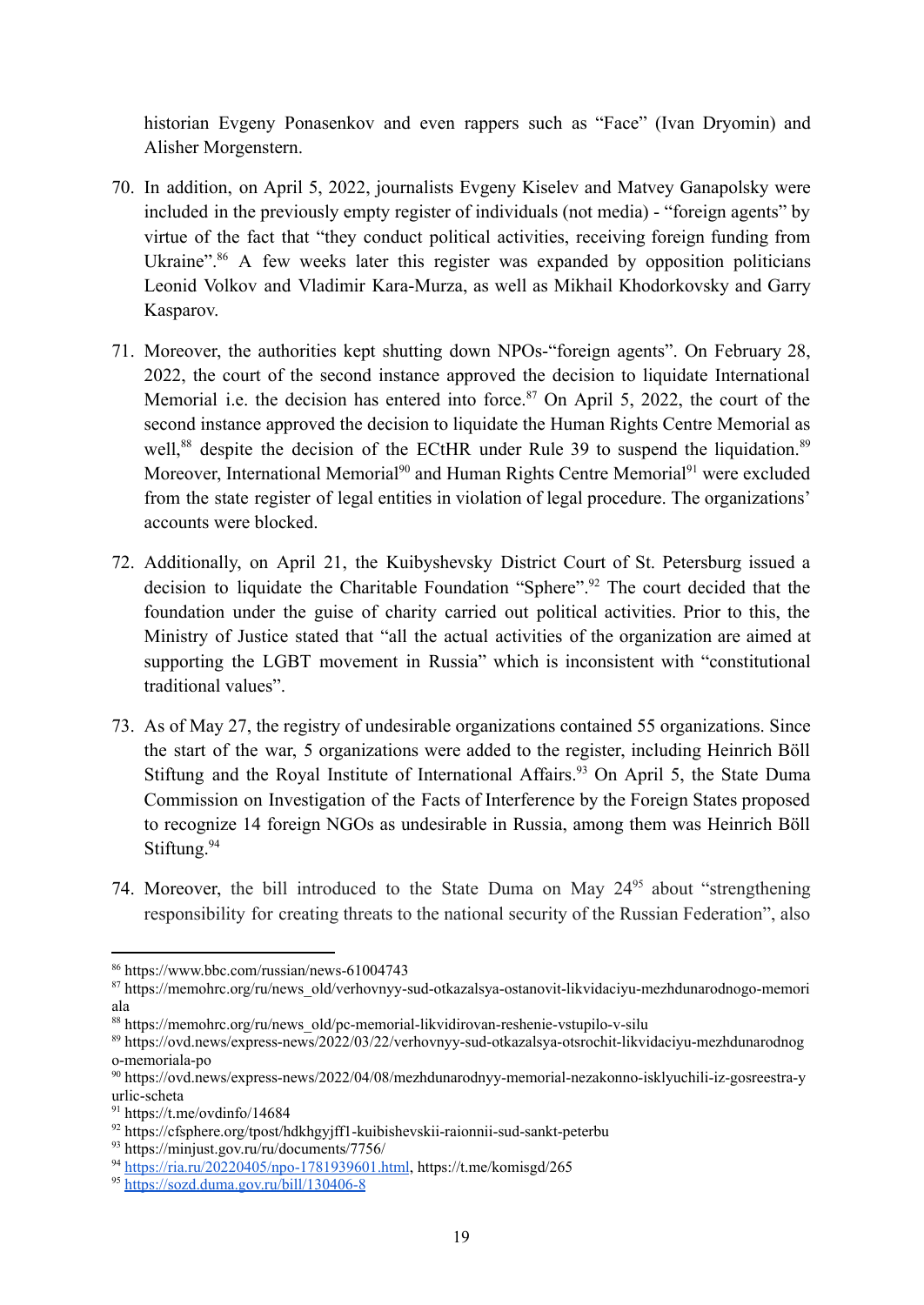proposes to amend the legislation on "undesirable organizations" and extend criminal liability to participation in the work of such organizations outside of Russia.

<span id="page-19-0"></span>The new bill on "foreign agents"

- 75. On April 25, a group of deputies submitted to the State Duma a bill "On control over the activities of persons under foreign influence."<sup>96</sup> As emphasized in the explanatory note, the draft law is aimed at improving the effectiveness of the regulation of the institution of "foreign agents", taking into account "the current challenges to security and sovereignty". The expected time for consideration of the draft law in the first reading is June 2022.
- 76. Contrary to the existing 4 different legislative acts on "foreign agents" this bill will combine them into a single piece of legislation. Four existing "foreign agents" registries will be consolidated into a single one. All segmental requirements and restrictions existing for different types of "foreign agents" will become universal.
- 77. Under this bill, any Russian or foreign legal entity, regardless of its organization or legal form may be recognized as a "foreign agent", including commercial companies.<sup>97</sup> Previously to be declared "foreign agents", commercial companies had to be associated with the media. A public association operating without the formation of a legal entity, another association of persons; a foreign structure without the formation of a legal entity or an individual, regardless of his citizenship or lack thereof may also be recognized as "foreign agents".<sup>98</sup>
- 78. There are two criteria for obtaining this status:
	- receiving foreign financial support or being "under the foreign influence of any kind" which is support from a foreign source or other forms of influence from it, "including coercion and persuasion" and
	- engaging in at least one of the following activities: political activity, collecting information about the Russian military and military logistics, participating in the creation of information and materials, or distributing them to an unlimited number of people.<sup>99</sup>
- 79. The category of "support" also includes the provision of organizational, methodological, scientific, technical, and other assistance by a foreign source.<sup>100</sup>
- 80. Therefore, it would no longer be necessary to receive money from abroad to be included in the list of "foreign agents", it would be enough to be under "foreign influence". This will result in even more excessive and arbitrary application of the legislation on "foreign" agents".

<sup>96</sup><https://sozd.duma.gov.ru/bill/113045-8>

 $97$  Ibid, Article 1 (2).

 $98$  Ibid.

<sup>99</sup> Ibid, Article 1(1), 2, 3, 4.

 $100$  Ibid, Article 2 (2).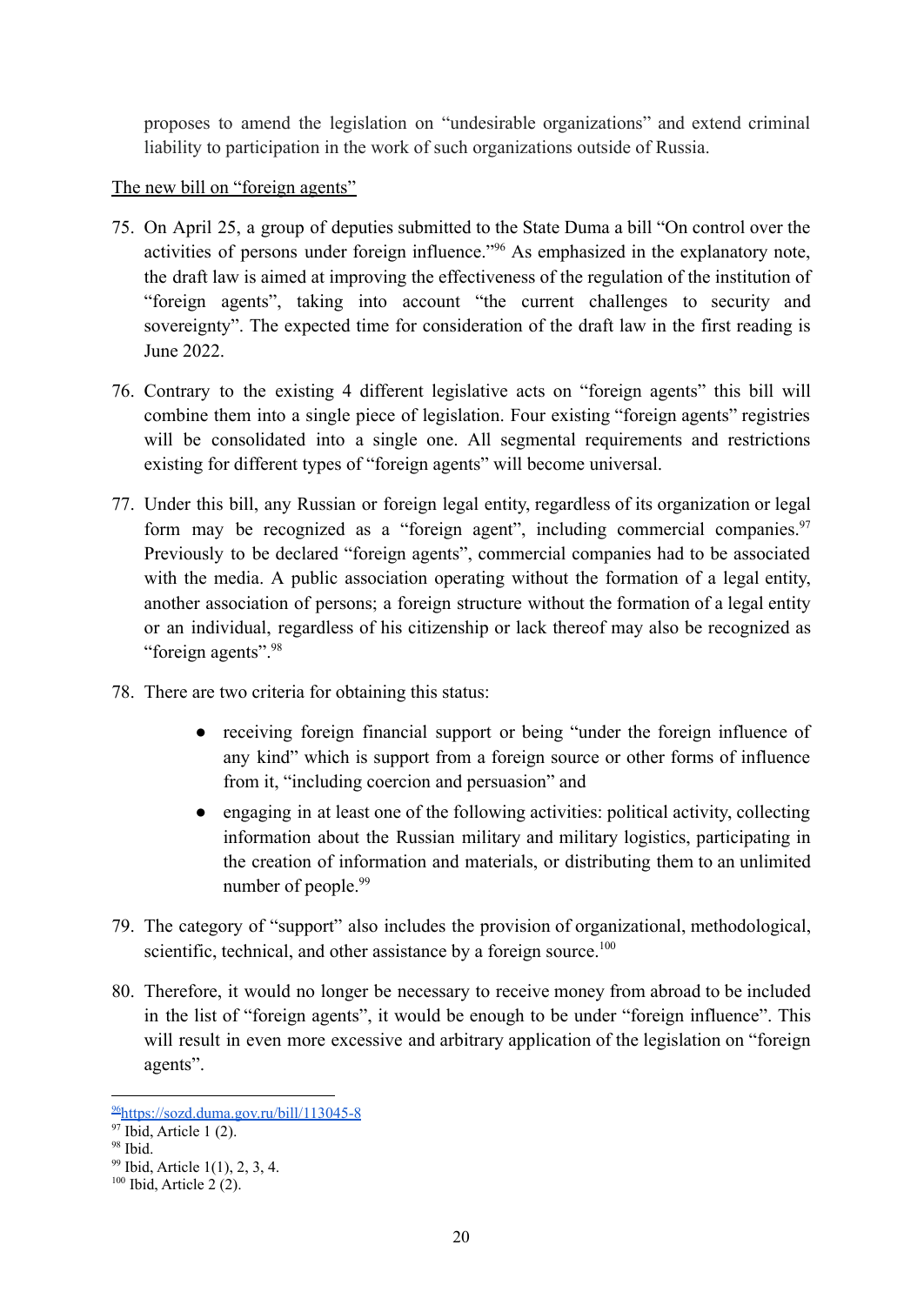- 81. The terms "coercion and persuasion", also determining "foreign influence" are not specified in the bill. Since the wording of a new universal criterion of "foreign influence" is vague and ambiguous, an association or individual that disseminates information to the public or engages in human rights activities can be defined as a foreign agent if they have any relationship with a foreign or international organization or any foreign or stateless person. This will give the authorities almost unlimited powers to decide who will be the next "foreign agent" which is very convenient in the context of the ongoing war, military censorship, and the hunt for anti-war activists.
- 82. After adoption, all "foreign agents" will be required to voluntarily be included in the relevant registers.<sup>101</sup> The bill also introduces a uniform procedure for getting off of the "foreign agents" list. Possible reasons to be excluded include death, liquidation of a legal entity, and a confirmation of the Ministry of Justice that shows the "foreign agent" has not received foreign support for at least a year.<sup>102</sup> In addition, a separate opportunity to leave the register will be provided for an individual who was included in the register for the first time. Such a person has the right to file a free-form application with the Ministry of Justice for exclusion from the register, attaching confirmation that the circumstances that served as the basis for inclusion in the register have been terminated.
- 83. All existing human rights restrictions imposed on "foreign agents" will remain and become universal for any type of a "foreign agent", while new restrictions will be introduced. For example, "foreign agents" will be banned from:
	- taking part in the activities of commissions, committees, advisory, deliberative, expert, and other bodies that exist under the authorities;
	- being a member of an election commission, a referendum commission;
	- receiving state financial support;
	- carrying out teaching, educational activities to minors;
	- producing information products for minors;
	- $\bullet$  organizing assemblies.<sup>103</sup>
- 84. Furthermore, the Ministry of Justice will be able to request to block the websites of "foreign agents" for any violation of the law on "foreign agents".<sup>104</sup> As for labeling requirements, the bill allows not to label posts of a "personal nature".<sup>105</sup> However, it is not yet clear how effective this will be applied, since when it comes to activists, there is usually a fine line between the personal and "political" content of their publications.
- 85. The Ministry will be also entitled to conduct inspections not only to organizations but also to individuals.<sup>106</sup> In addition, it will have the right to send its representatives to

<sup>&</sup>lt;sup>101</sup> Ibid, Article 6.

<sup>102</sup> Ibid, Article 7.

<sup>103</sup> Ibid, Article 10.

 $104$  Ibid. Article 11 (4).

 $105$  Ibid, Article 8 (3, 4).

 $106$  Ibid, Article 9 (4, 6, 7, 8).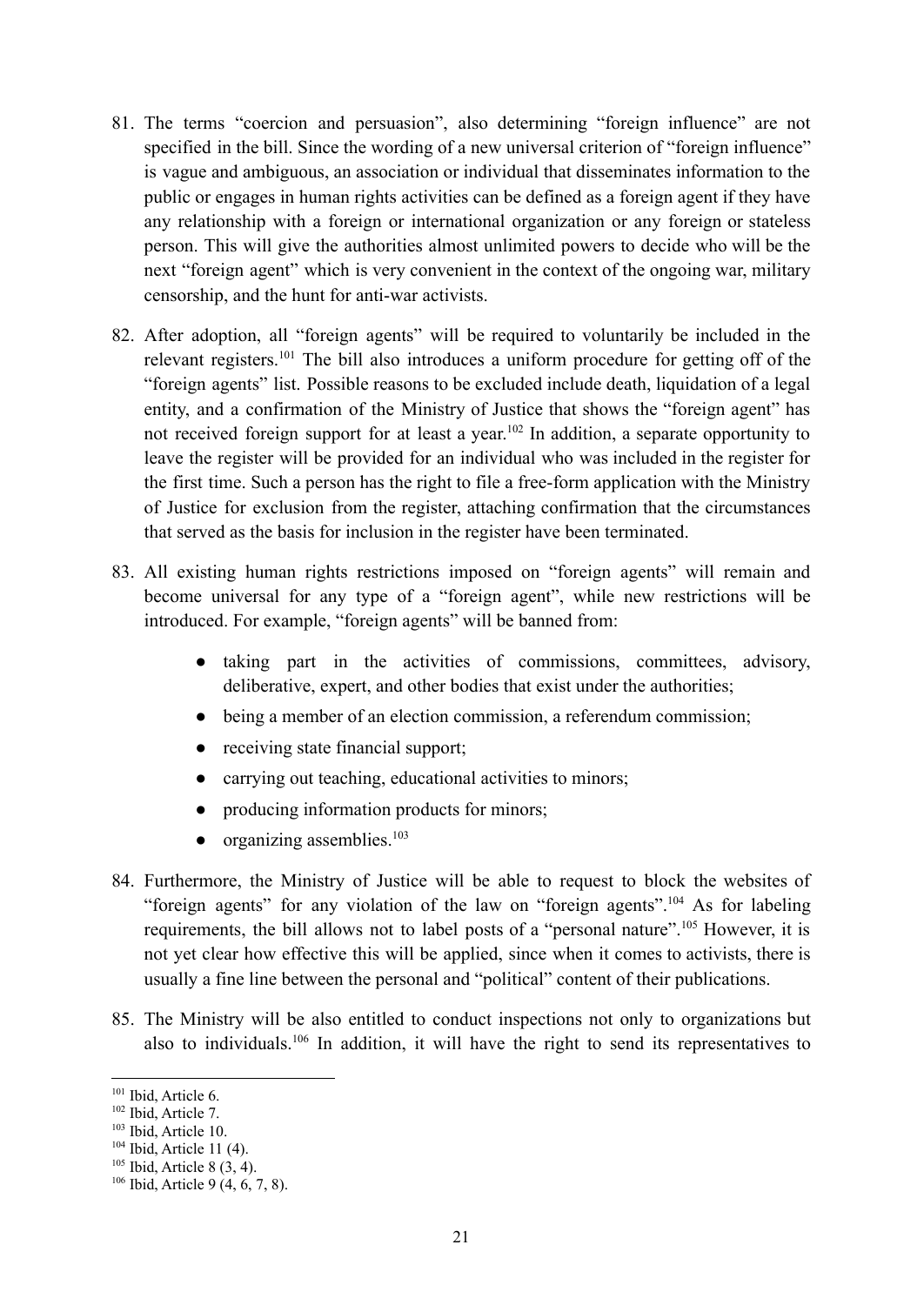participate in events held by "foreign agents".<sup>107</sup> The Ministry will submit an annual report on "foreign agents" activity to the Federation Council and the State Duma.<sup>108</sup>

- 86. Along with foreign agents, "affiliated persons" will be included in the register. "Affiliated persons" are those who:
	- Are or were members of the bodies of the NPO-"foreign agent", are or were its founder, member, participant, leader, or employee;
	- Are or were members of the bodies of an unregistered public association "foreign agent", are or were its founder, member, participant, leader;
	- Are or were members of the management bodies, were or are the founder, head, or employee of a "foreign agent" included in the register in connection with the distribution or participation in the creation of messages and materials (media- "foreign agents");
	- Carry out or have carried out political activities and receive or have received money or other property from NPOs, unregistered public associations, and people recognized as "foreign agents" (including through intermediaries).<sup>109</sup>
- 87. Thus, anyone who is in any way connected (or was connected) with NPOs, public associations, the media, or individuals who were previously recognized as "foreign agents" can be recognized as an "affiliated person" with a "foreign agent". "Affiliated persons" will be able to be excluded from the register if they have not been associated with a "foreign agent" within two years after being included in the list.<sup>110</sup> Despite the fact that they will not be subject to general restrictions,<sup>111</sup> the mere fact of their public inclusion will violate at least their right to privacy.
- 88. The Ministry of Justice even before had to respond to applications received in a general manner, but now the bill establishes the direct duty of the department to check applications from government agencies, parties and public associations, the Public Chamber, the media, citizens, and organizations about those who need to be included in the register.
- 89. All the existing administrative and criminal sanctions will remain the same.
- 90. Therefore, the new bill targets a large group of entities and persons, violating a wide range of their human rights. However, the most affected will be those who are expressing alternative and oppositional views and conducting the relevant activities, including human rights defenders, journalists, oppositional politics, artists, academics, bloggers, and other activists.

 $107$  Ibid, Article 9 (9).

 $108$  Ibid, Article 9 (11).

 $109$  Ibid, Article 5 (4).

 $110$  Ibid, Article 5 (7).

 $111$  Ibid, Article 5 (5).